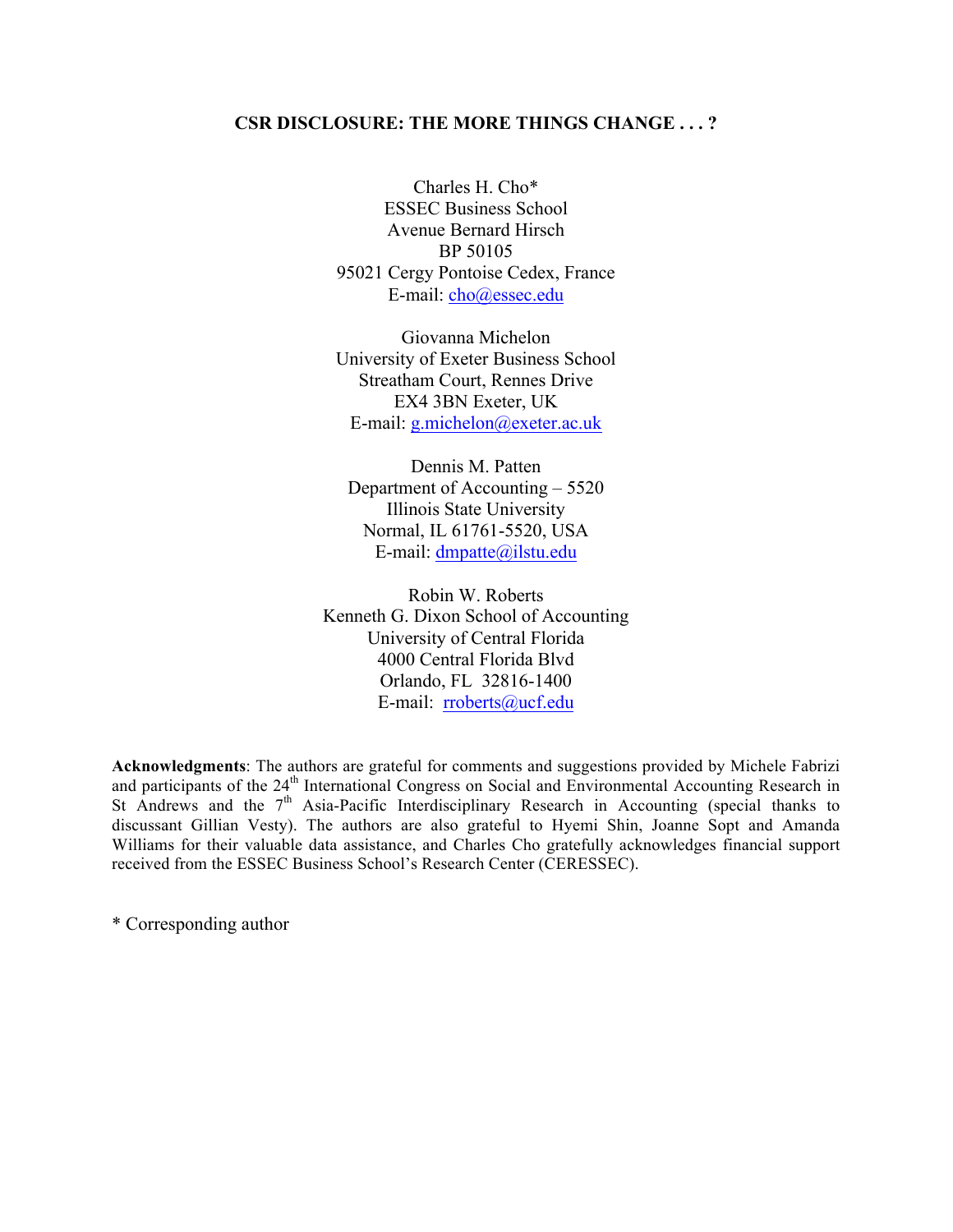### **CSR DISCLOSURE: THE MORE THINGS CHANGE . . . ?**

### **ABSTRACT**

**Purpose** – CSR disclosure is receiving increased attention from the mainstream accounting research community. In general, this recently published research has failed to engage significantly with prior CSRthemed studies. The purpose of this paper is threefold. First, it examines whether more recent CSR reporting differs from that of the 1970s. Second, it investigates whether one of the major findings of prior  $\overline{CSR}$  research – that disclosure appears to be largely a function of exposure to legitimacy factors – continues to hold in more recent reporting. Third, it examines whether, as argued within the more recent CSR-themed studies, disclosure is valued by market participants.

**Design/methodology/approach** – Using Fortune 500 data from the late 1970s (from Ernst & Ernst, 1978) and a more recent sample (2010), we identify differences in CSR disclosure by computing adequate measures in terms of disclosure breadth and comparing them for any potential changes in the influence of legitimacy factors between 1977 and 2010. In the second stage of our analysis, we use a standard valuation model to compare the association between CSR and firm value between the two time periods.

**Findings** – We first find that the breadth of CSR disclosure increased significantly, with respect to both environmental and social information provision. Second, we find that the relationship among legitimacy factors and CSR disclosure does not differ across our two time periods. However, our analysis focusing on environmental disclosure provides evidence that industry membership is less powerfully related to differences in reporting, but only for the weighted disclosure score. Finally, our results indicate that CSR disclosure, in apparent contrast to the arguments of the more recent mainstream investigations, is not positively valued by investors.

**Research limitations/implications** – We explore changes in CSR disclosure only for industrial firms and as such we cannot generalize findings to companies in other industries. Similarly, we focus only on companies in the United States while different relationships may hold in other countries. Further, our disclosure metrics are limited by the availability of firm-specific information provided by Ernst & Ernst. Limitations aside, however, our findings appear to suggest that the failure of the new wave of CSR research in the mainstream accounting community to acknowledge and consider prior research into social and environmental accounting is potentially troublesome. Specifically, recent CSR disclosure research published in mainstream journals often lends credence to voluntary disclosure arguments that ignore previous contradictory findings and well-established alternative explanations for observed empirical relationships.

**Practical implications** – This paper provides supporting evidence that the unquestioned acceptance by the new wave of CSR researchers that the disclosure is about informing investors as opposed to being a tool of legitimation and image enhancement makes it less likely that such disclosure will ever move meaningfully toward transparent accountability.

**Originality/value** – Our study suggests that CSR disclosure, while used more extensively today than three decades ago, may still largely be driven by concerns with corporate legitimacy, and still fails to provide information that is relevant for assessing firm value. As such, the failure of the mainstream accounting community to acknowledge this possibility can only hinder the ultimate development of better accountability for all of the impacts of business.

**Keywords**: CSR disclosure; disclosure changes; Ernst & Ernst; legitimacy theory; market valuation. **Paper type**: Research paper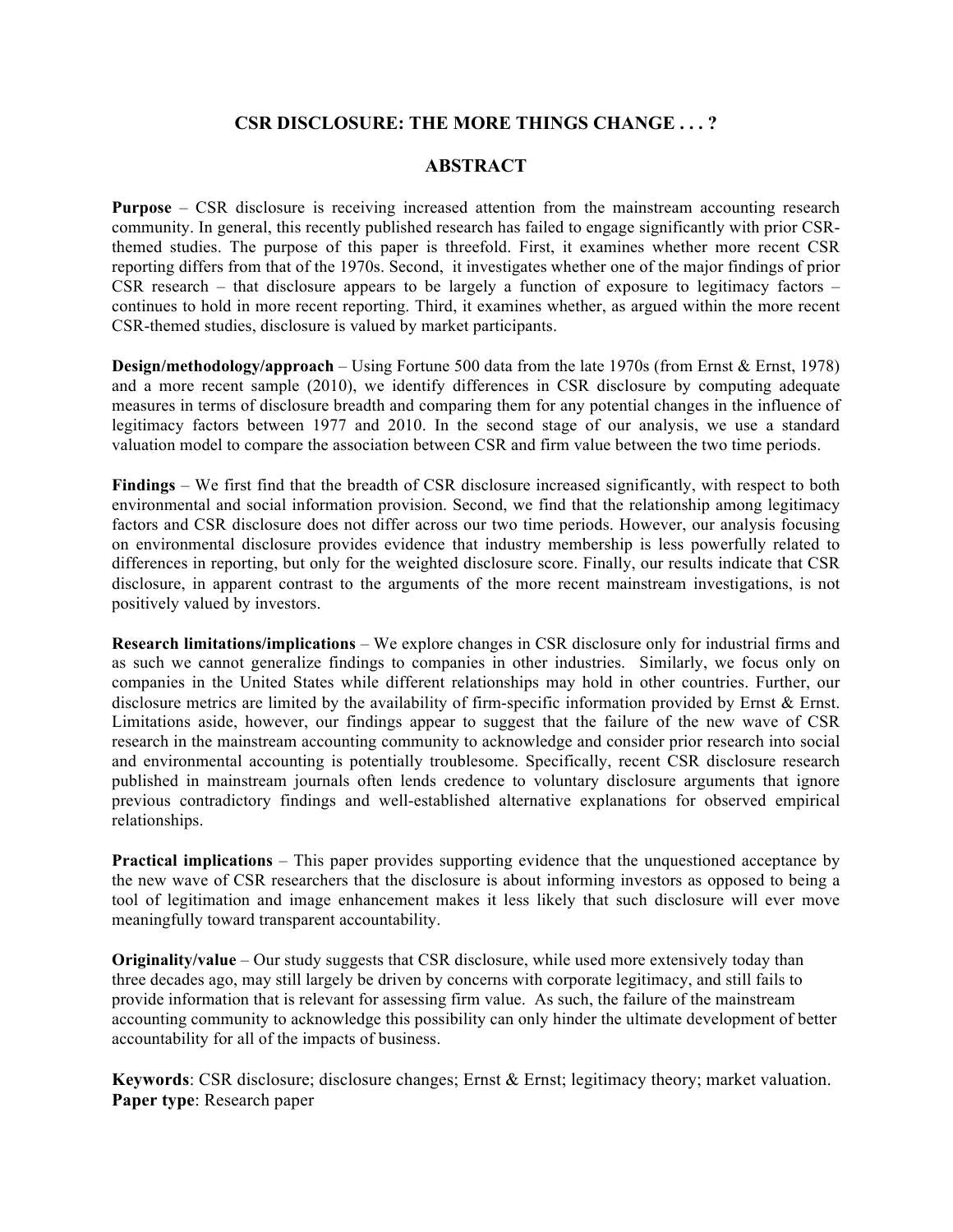### **CSR DISCLOSURE: THE MORE THINGS CHANGE . . . ?**

### **Introduction**

Corporate social responsibility (CSR) disclosure appears once again to be a topic of interest for mainstream accounting<sup>1</sup> researchers (Patten, 2013). For example, *The Accounting Review* (TAR) recently published research on auditing of sustainability reports (Simnett *et al*., 2009) and the impact of CSR reporting on firms' cost of capital (Dhaliwal *et al*., 2011). More recently, the journal included a forum on CSR research in accounting in its May 2012 issue. In the introduction to that forum, current TAR editor John Harry Evans III states "the two forum archival studies document that shareholders have reason to care about CSR disclosures" and also adds that the third contribution to the forum, Moser and Martin (2012), suggests that experimental research could "offer new insight into understanding . . . why firms make the CSR disclosures that they do" (Evans, 2012, p. 721),<sup>2</sup> Moser and Martin (2012, p. 798) also offer additional evidence of the renewed mainstream interest in CSR by noting the (at that time upcoming) conference on corporate accountability reporting hosted by the Harvard Business School in collaboration with *Journal of Accounting and Economics* (*JAE*) held in January of 2013.

Our study is motivated by the Harvard/JAE conference's call for papers,  $3$  where one of the questions offered as a potential topic of interest was "How does corporate accountability reporting differ from corporate social responsibility of the 1970s . . .?" What we find interesting

<sup>&</sup>lt;sup>1</sup> For our purposes, 'mainstream accounting' research refers to work published in the three major North American academic accounting research journals, *The Accounting Review*, *Journal of Accounting Research*, and *Journal of* 

<sup>&</sup>lt;sup>2</sup> We would argue that a large body of research, experimental and otherwise (see, e.g., Milne and Patten, 2002), already exists offering great insight into what drives firms to disclose CSR information. But given the oft-cited concerns with the quality of CSR disclosure in the social and environmental literature (e.g., Gray, 2006; Patten, 2012), we question whether shareholders or any other stakeholders really have reason to care.<br><sup>3</sup> Accessed at www.hbs.edu/units/am/conferences/2013/corporate-accountability-reporting, July, 2012.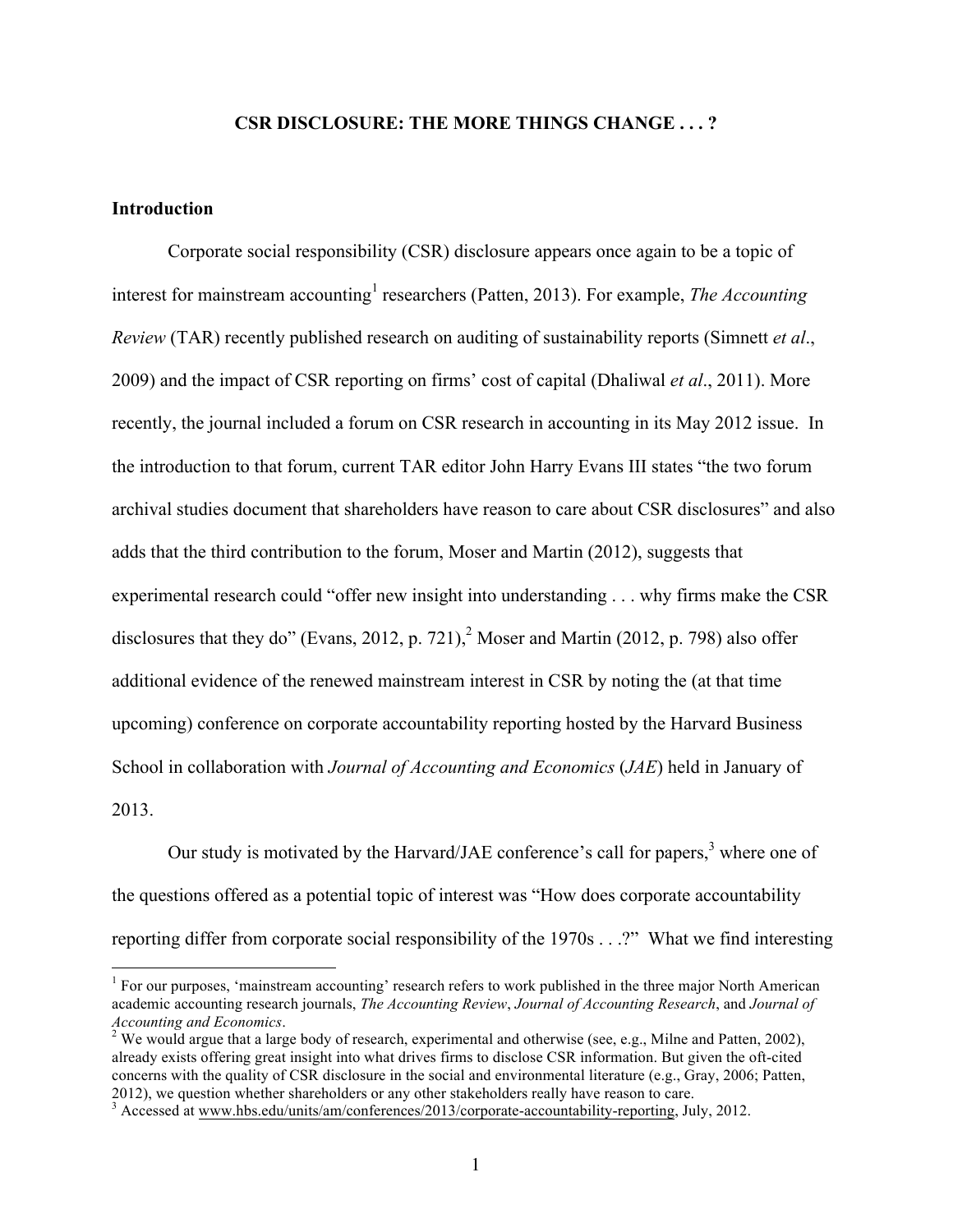about this research question is that, in addition to its being left unanswered in the studies presented at the conference, a close reading of the articles and papers comprising the recent wave of mainstream interest in CSR suggests the authors are either unaware of, or unwilling to acknowledge, the body of research that investigates both the early CSR reporting and, more generally, corporate social and environmental disclosure over the past three decades.<sup>4</sup> According to Patten (2013, p. 21) the real issue with the mainstream's failure to engage with prior CSRthemed research is that the earlier work "would appear to have substantial implications for the interpretations of the analyses included in the new wave of mainstream papers." While prior research suggests that much of the disclosure appears to be driven by concerns with legitimation and image enhancement (see, e.g., Deegan, 2002; 2007), the new wave seems only to focus on the assumption that the disclosure relates to informing investors.

In this paper, we examine whether more recent CSR reporting does indeed differ from that of the 1970s. Importantly, we investigate whether one of the major findings of prior CSR research – that disclosure appears to be largely a function of exposure to legitimacy factors – continues to hold in more recent reporting, and secondly, whether, as argued within the more recent CSR-themed studies, disclosure is valued by market participants. We do this by identifying differences in CSR disclosure in the late 1970s (using data from Ernst & Ernst, 1978) relative to disclosure from 2010 corporate reports. More specifically, we show, first, that the breadth of CSR disclosure<sup>5</sup> (using un-weighted and weighted measures of disclosure extensiveness) has grown dramatically, both with respect to environmental and social information provision. Second, we also find that, for total CSR reporting, the relationship of

<sup>&</sup>lt;sup>4</sup> For example, Moser and Martin (2012, p. 797), in a footnote, explicitly state that "there are many other earlier CSR studies published in *The Accounting Review* and in many other accounting journals" but they "do not cite such papers because this commentary is not intended to provide a review of prior CSR work  $[...]$ .<br><sup>5</sup> We use the terms 'breadth' and extensiveness interchangeably, where the terms refer to the number of different

categories of environmental and social information disclosed. We discuss these categories in more detail below.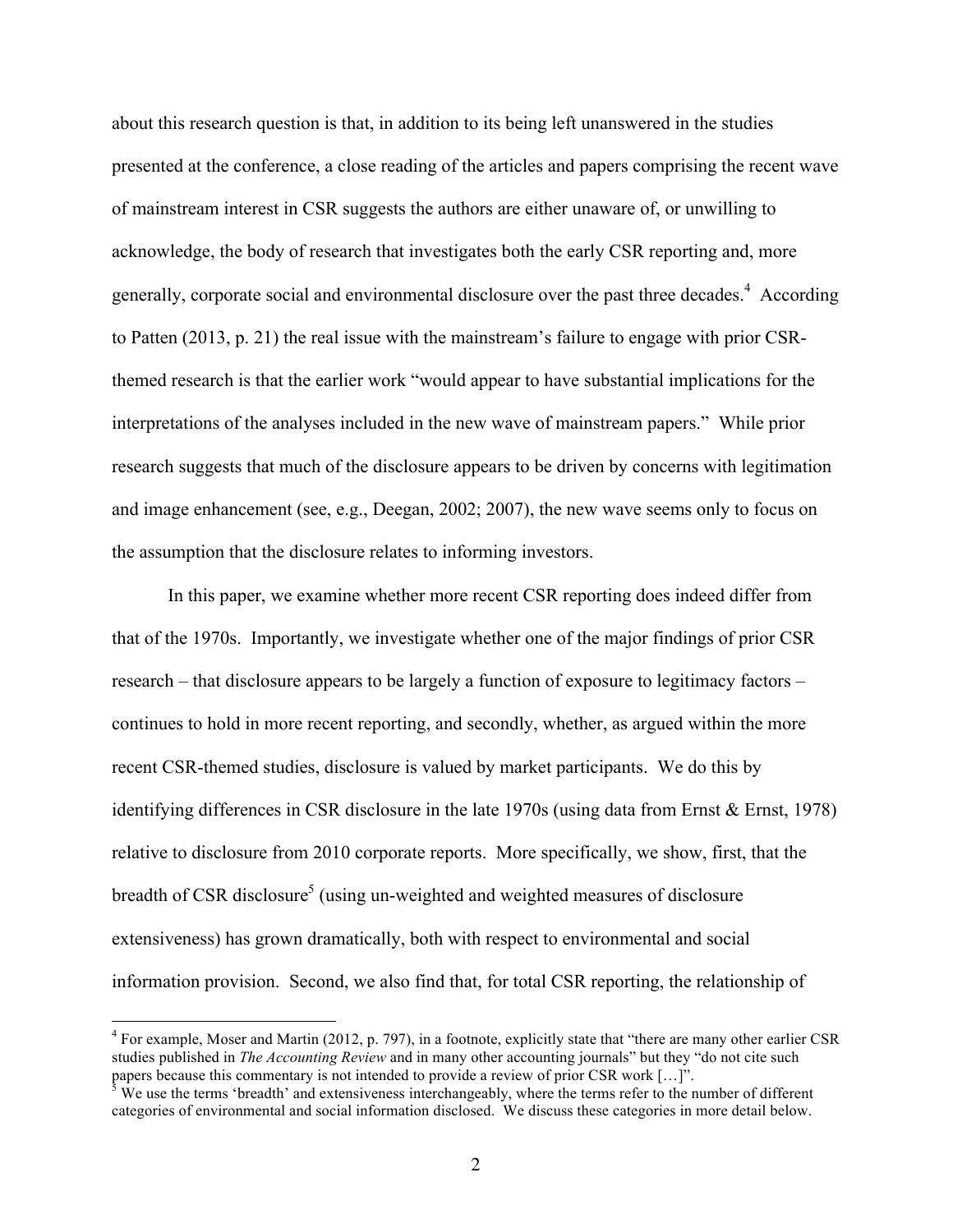legitimacy factors (firm size and membership in environmentally sensitive industries) to differences in the breadth of disclosure does not differ across our two time periods. However, our analysis focusing on only environmental disclosure provides evidence that industry membership is less powerfully related to differences in the reporting, but only for information weighted for the quality of disclosure. We argue this decrease in association is likely due to the uptake of standalone CSR reporting over the past two decades. Finally, and in contrast to the apparent beliefs of the new wave of mainstream researchers, we find no evidence that CSR disclosure is positively valued by investors. In general, our results suggest that CSR disclosure, while more extensive today than it was three decades ago, may still largely be driven by concerns with corporate legitimacy, and still fails to provide information that is relevant for assessing firm value.

Ideally, we would hope that our findings would be relevant to those new mainstream researchers choosing to explore CSR issues. Realistically, and based on the lack of engagement with the CSR research of the past three decades exhibited in the new wave of mainstream work, we think it is unlikely that the message will reach that audience. However, our results are still important for those non-mainstream researchers who are aware of, and rely on, the prior CSR work, in that they validate the arguments of that literature and suggest that the claims of the new wave must be challenged. We begin by providing background on CSR-themed research in accounting.

### **Background**

While our study is motivated by the recent CSR activity by mainstream accounting researchers, it is important to note that CSR-themed explorations are not new to the mainstream journals. Patten (2013) identifies that a number of papers related to CSR topics were published

3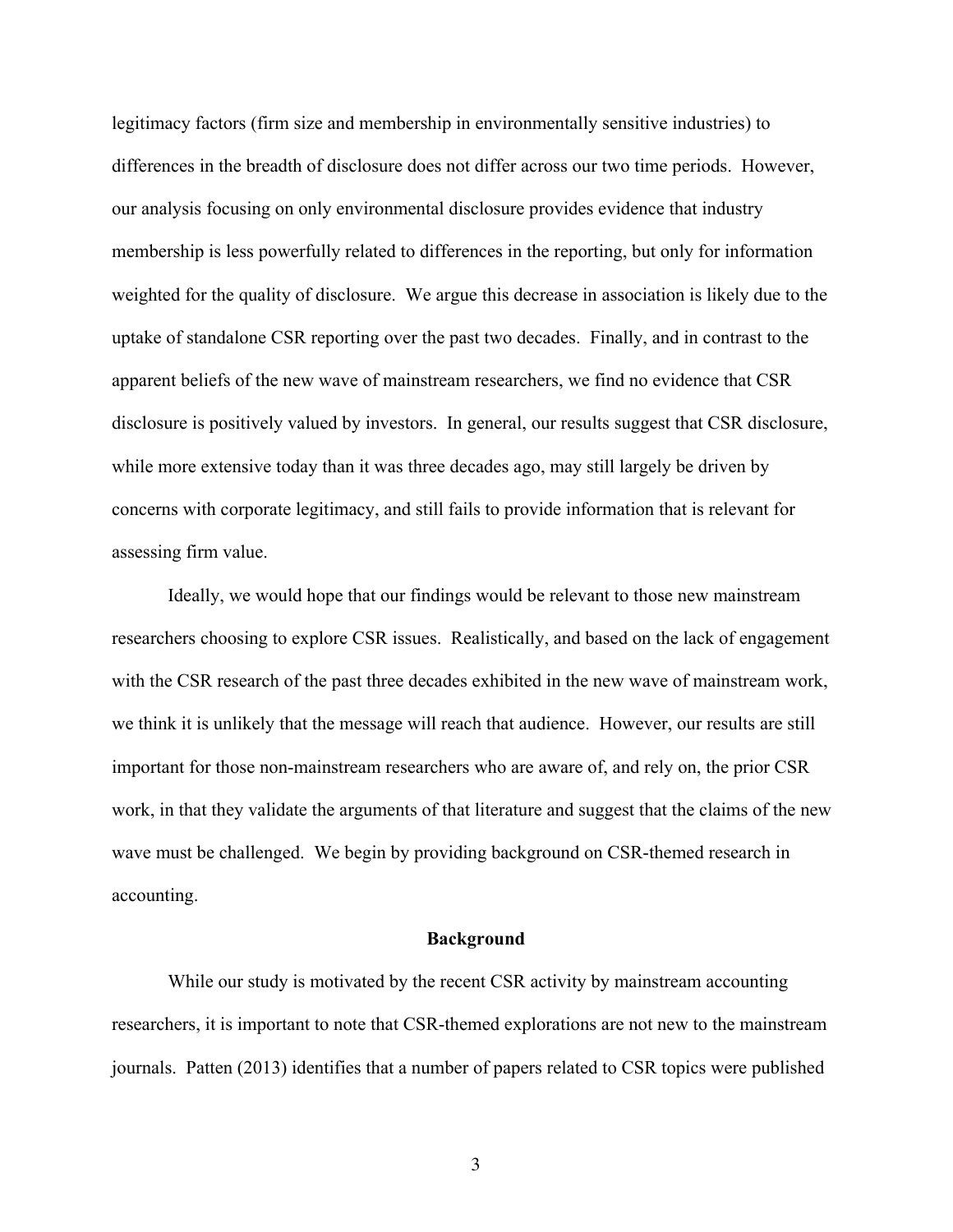over the 1970s and early 1980s in journals including *The Accounting Review* (e.g., Anderson and Frankle, 1980; Buzby and Falk, 1979; Ramanathan, 1976, Spicer, 1978) and the *Journal of Accounting Research* (e.g., Ingram, 1978; Ingram and Frazier, 1980). He notes that while some of this early work consisted of papers exploring the expansion of the traditional role of accounting – including an attempt to establish a theoretical framework for corporate social reporting by Ramanathan (1976) – several empirical investigations appear to have been triggered by the changing social disclosure practices of U.S. corporations over the 1970s. For example, Ingram (1978), using Ernst & Ernst (E&E) disclosure survey data, calculated monthly returns for portfolios differentiated on categories of CSR information provided in annual reports and found only weak evidence of a market value for CSR disclosure. Anderson and Frankle (1980) compared portfolios of annual report disclosers and non-disclosers and found that the former exhibited more positive abnormal returns than the latter, but only in the month prior to report issuance. However, after the early 1980s, CSR research disappeared from mainstream journals for more than a decade, and when it re-emerged in the mid-1990s and early 2000s, the focus was exclusively on environmental information and its potential valuation in the market (see, e.g., Barth and McNichols, 1994; Hughes, 2000; Clarkson *et al*., 2004).

Although the mainstream journals were not publishing CSR-themed articles over the 1980s and early 1990s, a substantial body of research on social and environmental disclosure was emerging through other outlets including *Accounting, Organizations and Society*, the *Journal of Accounting and Public Policy*, and *Accounting, Auditing and Accountability Journal*. As noted by Deegan (2002), a dominant theme of this research was the corporate use of the disclosure as a tool of legitimation. Legitimacy theorists (e.g., Deegan, 2002; Lindblom, 1994; Patten, 1991) argue that companies facing social and political pressures may use disclosure in an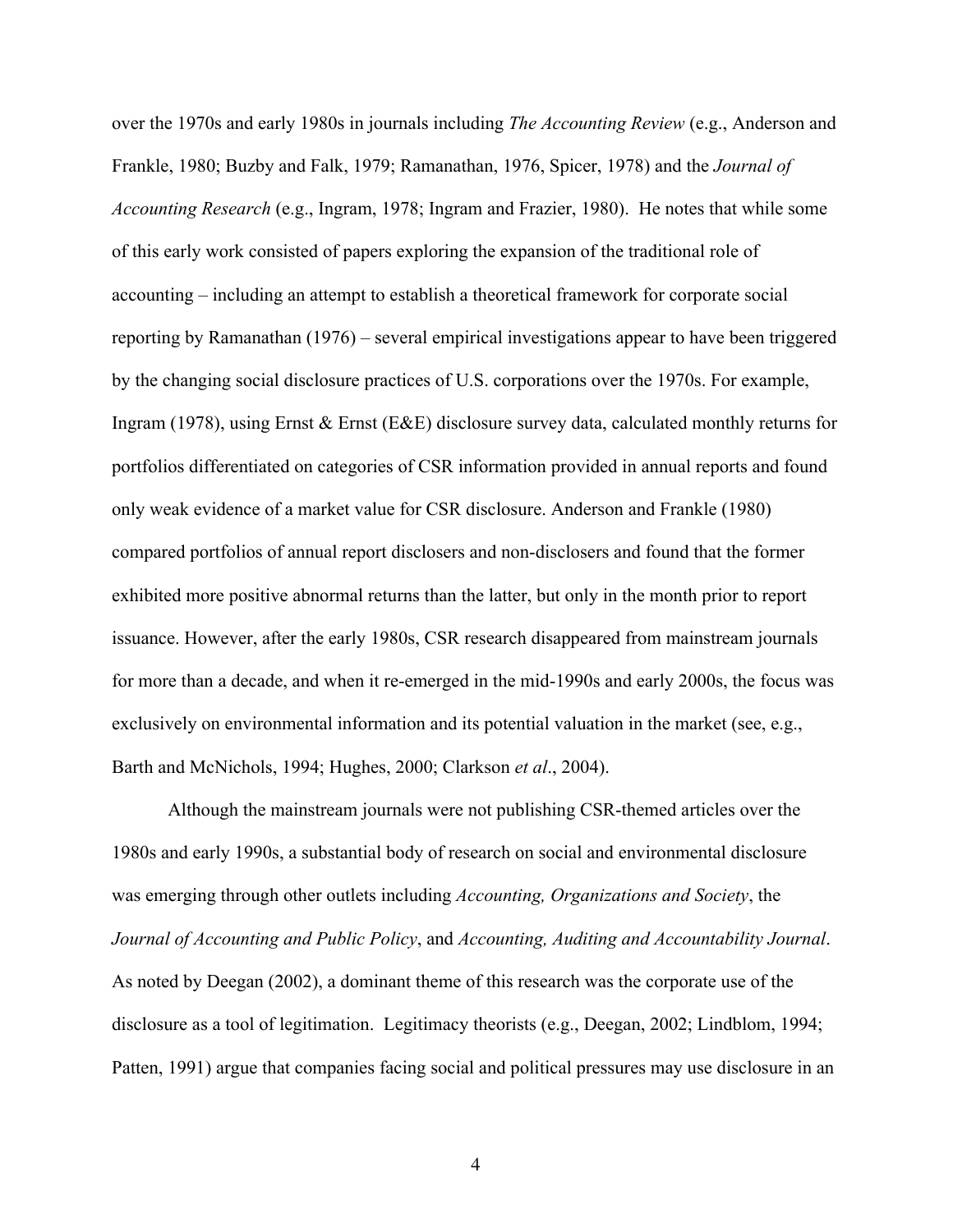attempt to reduce these exposures, and numerous studies exploring disclosure over the 1970s through the 2000s document that legitimacy factors including firm size and membership in environmentally sensitive industries appear to explain differences in information provision.<sup>6</sup> Thus, a key argument emerging from this literature is that CSR disclosure appears to be more about image enhancement than meaningful accountability (see, e.g., Gray, 2006; Patten, 2012).

Similar to the earlier works published in the mainstream journals, the new wave of CSR related research by the mainstream accounting community once again seems largely to be driven by changes in corporate reporting practices – in this case, the growth in the use of standalone CSR reports - and it includes a variety of topics related to broader CSR disclosure themes. For example, Simnett *et al*. (2009) look at the impact of both country-level and firm specific factors on the choice to have CSR reports assured and, where assurance is obtained, the choice of assurance provider. Dhaliwal *et al*. (2011) investigate whether the initiation of stand-alone CSR reporting has an effect on disclosing firms' cost of capital, while Dhaliwal *et al*. (2012) focus on a broad sample of international companies and attempt to determine whether the reports lead to increased analyst forecast accuracy. Amongst the papers presented at the Harvard/*JAE* conference, Beatty and Liao (2013) focus on employee-related disclosure by geographic region, while Healy and Serafeim (2013) examine self-reported anticorruption efforts.

Unfortunately, the newest wave of CSR research in the mainstream community fails to engage with, or even recognize, the substantial body of CSR research that precedes it. Patten (2013) notes that, excepting Simnett *et al*. (2009), only two earlier CSR-related studies – Ingram and Frazier (1980) and Roberts (1992) – receive mention in any of the CSR-themed papers

 <sup>6</sup> Certainly, other theoretical frameworks related to CSR disclosure emerged over this time. For example, both stakeholder theory and institutional theory have been relied on in numerous studies of CSR disclosure. As Deegan (2007) notes, there is considerable overlap between these theories and legitimacy theory, and exploring this overlap is beyond the scope of this investigation.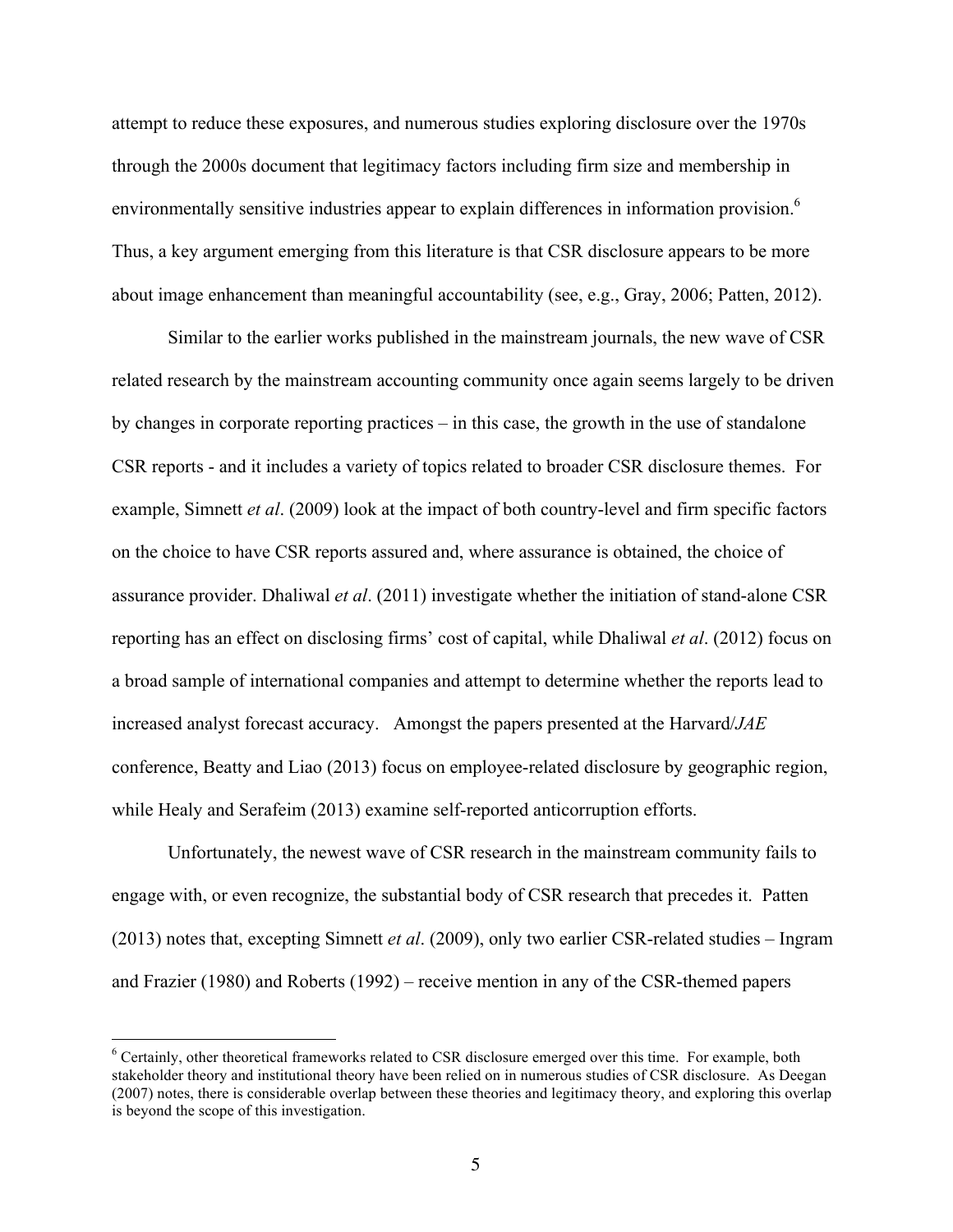published recently in *The Accounting Review* or presented at the Harvard/*JAE* forum. The major problem with this omission is that the disclosure is being myopically viewed as a signaling device to market participants. Dhaliwal *et al*. (2011, p. 62-63), for example, make the claim that "standalone CSR reports likely provide incrementally useful information for investors to evaluate firms' long-term sustainability." Based on both the substantial body of evidence indicating CSR disclosure's use as a legitimating tool and on the oft-cited (within the nonmainstream literature) concerns with the quality of corporate social and environmental disclosure, we question whether shareholders, either in the 1970s or more recently, would have any reason to care about the information being provided. Accordingly, in this study, we turn to the unanswered question from the Harvard/*JAE* call for papers and explore whether CSR disclosure today differs from that of the 1970s and, importantly, whether investors across either period appear to value the practice.

#### **Hypothesis Development**

For several years over the 1970s, the accounting firm of Ernst  $\&$  Ernst compiled a survey of corporate CSR disclosure included by the Fortune 500 industrial firms in their annual reports. Certainly, one of the most important findings of these surveys was that the extent of CSR disclosure appeared to be growing over time but varied dramatically across firms. The last of the reports, Ernst & Ernst (1978) was based on disclosures in 1977 annual reports and contained detailed information on the areas of CSR disclosure for each of the surveyed companies. We rely on this source for disclosure data in the late 1970s and as we discuss in the methods and results section below, we hand compile disclosure data for a similar sample of U.S. companies based on their 2010 annual reports, and where issued, stand-alone CSR reports.<sup>7</sup> Our concern in this investigation is to identify differences in CSR disclosure across the two periods relative to

 $7$  Buhr (2007) notes that the practice of stand-alone CSR reporting by U.S. companies started in the early 1990s.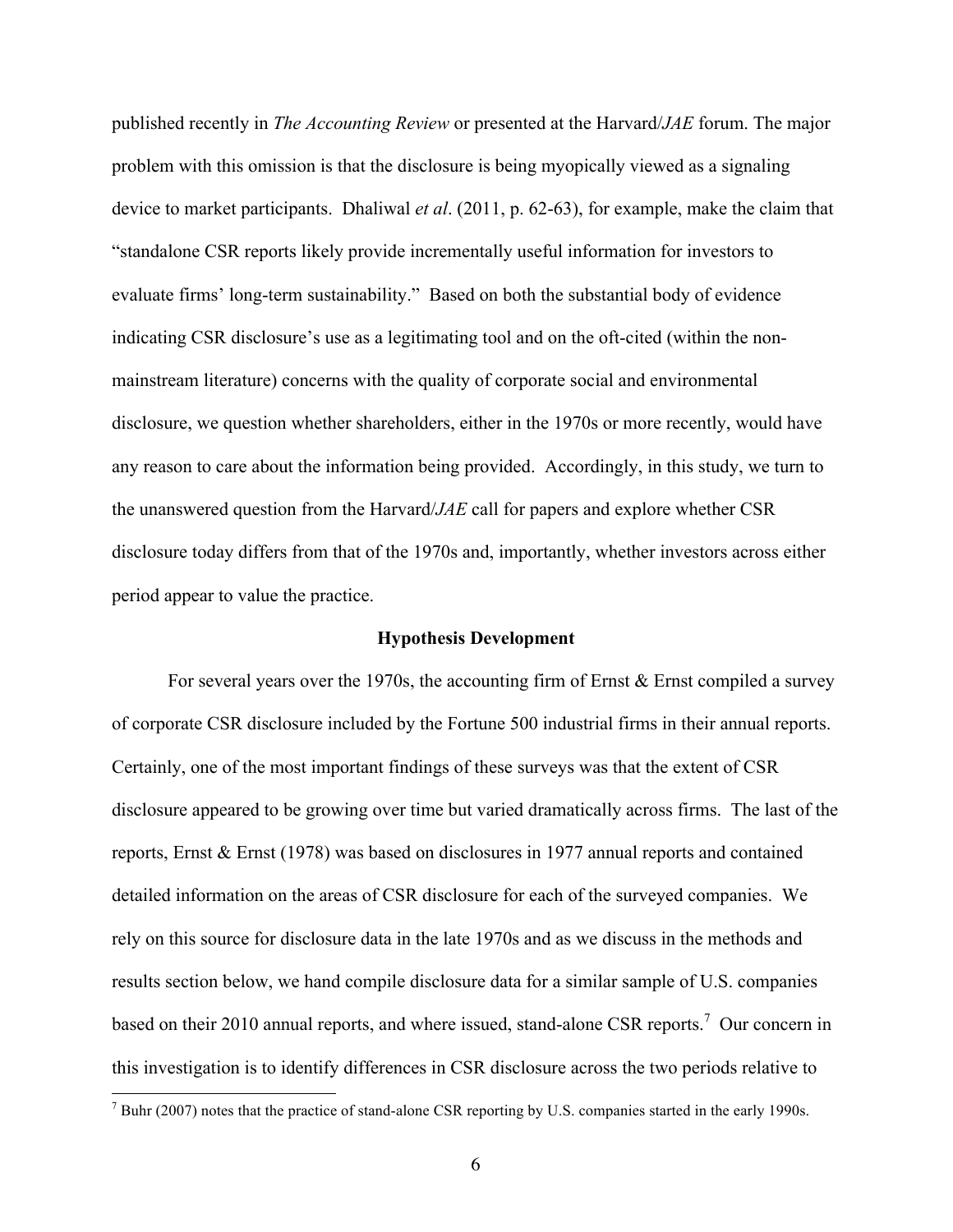(1) the breadth of the disclosure, (2) the factors that explain differences in disclosure across firms, and (3) the relationships, if any, of the disclosure to firm valuation. We separately provide our expectations for differences across these areas below.

#### **Has the breadth of CSR disclosure changed?**

The first intent of our investigation is to identify whether the breadth of CSR disclosure differs in 2010 compared to 1977. We believe there are several reasons for expecting the breadth of CSR disclosure to have increased. First, and related to environmental information, the 1980s saw substantial changes in environmental regulation in the U.S. Of particular relevance are the passage of the Comprehensive Environmental Response, Compensation, and Recovery Act of 1980, better known as the Superfund legislation, and the adoption of the Superfund Amendments and Reauthorization Act (SARA) six years later. The Superfund legislation addressed companies' responsibilities for remediation of hazardous waste sites and ultimately led to recognition of significant environmental liabilities by affected firms (Cahan *et al*., 1997). And while SARA also had implications for hazardous waste-related liabilities, a major aspect of the law centered on the creation of the Toxics Release Inventory (TRI). As noted by Wolf (1996), TRI required, for the first time, manufacturing companies to report to the Environmental Protection Agency estimates of toxic chemicals released into the environment.

Almost certainly as a result of the changing institutional environment, standard-setting bodies in the U.S. substantially increased the guidance and the requirements for financial report disclosure over the late 1980s and early 1990s. For example, the Securities and Exchange Commission, The Financial Accounting Standards Board (FASB), and the American Institute of Certified Public Accountants all issued authoritative guidance related to recognition of environmental liabilities over this period, and prior studies (e.g., Barth *et al*., 1997; Patten,

7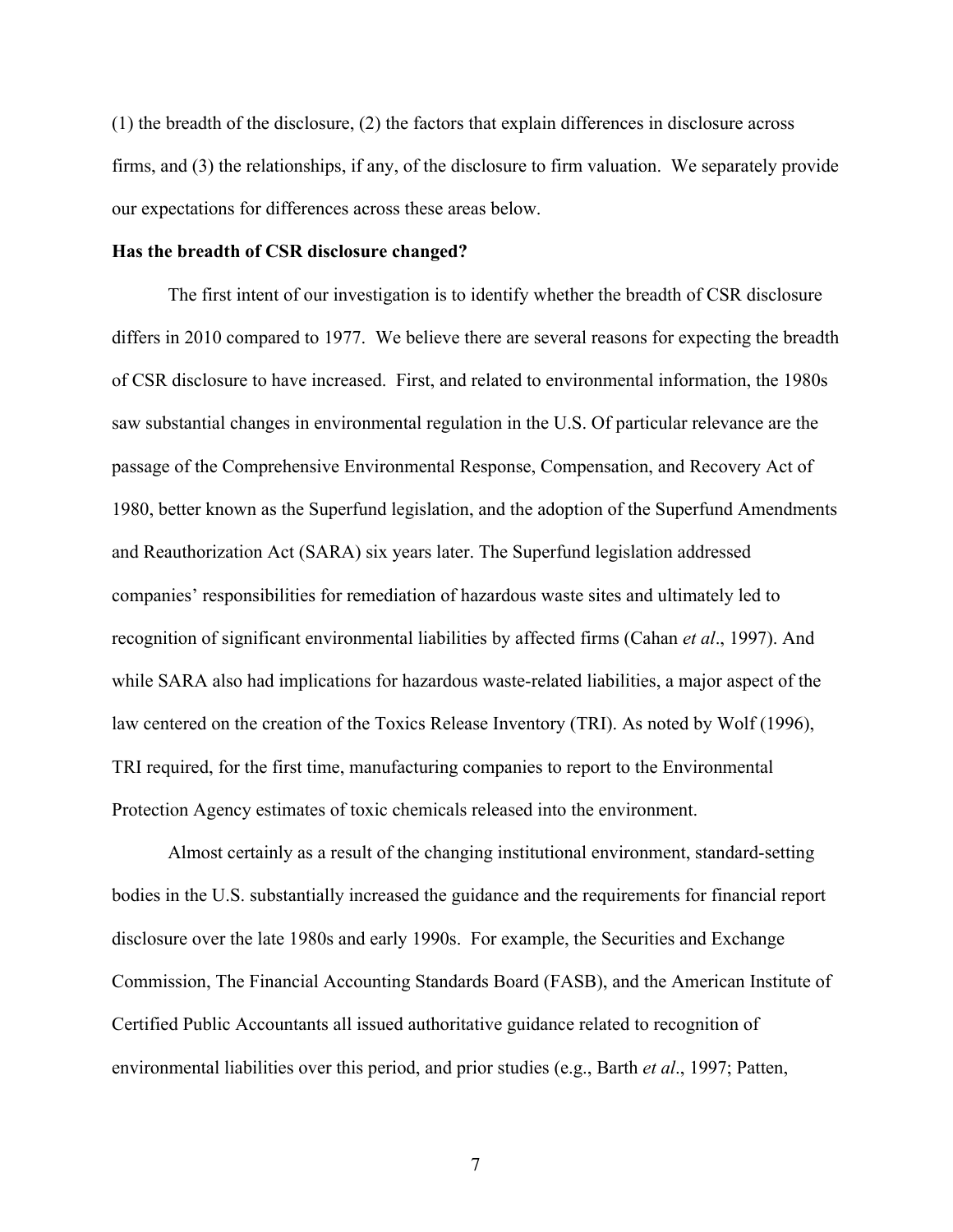2000;) document increased disclosure of these exposures. Further, Cho and Patten (2008) indicate that a growing number of U.S. firms continued to adopt the reporting of environmental liability information over the mid-2000s. Because Patten (2000) shows that increased disclosure of environmental exposure information is associated with increases in other, more positive pieces of environmental information, we expect environmental disclosure to be higher in 2010 than in 1977.

In contrast to the environmental domain, the institutional environment with respect to other aspects of corporate social impacts remained relatively unchanged since the late 1970s. Almost all of the legislation related to employee health issues, product safety, and equal employment opportunity were already in place by the mid-1970s, and standard setting bodies in the U.S. issued no pronouncements or guidance with respect to disclosure of social-oriented issues. However, other factors may still have influenced corporate disclosure of social (as well as environmental) impact information, and we identify these factors in more detail below.

One of the most important developments in driving our expectations for increased CSR disclosure is the creation of the Global Reporting Initiative (GRI) and the growth in stand-alone CSR reporting. Established through a joint effort between the United Nations Environmental Program and the Coalition for Environmentally Responsible Economies in the late-1990s, GRI offers guidelines for CSR disclosure across not only environmental, but also social dimensions. Ballou *et al*. (2006, p. 66) argue that the GRI guidelines are "the most dominant" in the world, and they claim that nearly 1,000 organizations world-wide were following GRI by 2006. Perhaps owing to the influence of GRI, considerable evidence indicates that the practice of CSR reporting through separate stand-alone reports has grown dramatically over the past decade.<sup>8</sup> For

<sup>&</sup>lt;sup>8</sup> Although not necessarily a function of the GRI, KPMG (2005) also indicates that the number of Global 250 companies including CSR information in their annual reports was increasing over the early 2000s.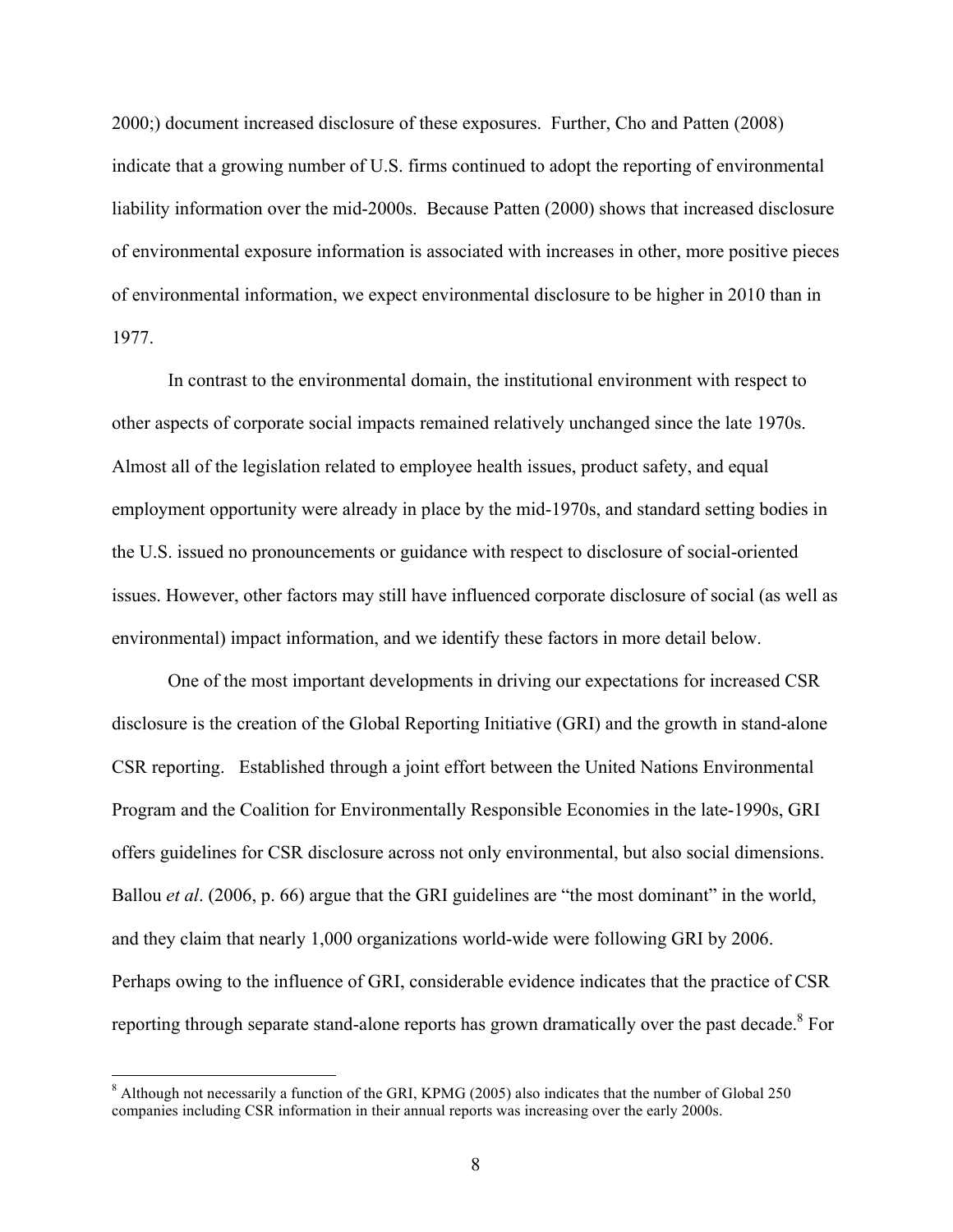example, KPMG, in its 2011 survey of CSR disclosure, reports that 95 percent of the Global 250 had issued some type of stand-alone CSR report over its period of investigation (KPMG, 2011). Other studies (e.g., Brown *et al*., 2010; Dhaliwal *et al*., 2011; Patten, 2012) note the practice is not limited to only the world's largest companies.<sup>9</sup> We anticipate that the growth of disclosure guidance and the proliferation of stand-alone CSR reporting will have led to increased extensiveness in the disclosure of CSR information across both the environmental and social areas.

A third factor that we argue increases the likelihood for increased CSR disclosure is the substantial increase in the social responsibility investment segment of the market. Although, as pointed out by Haigh and Hazelton (2004), social responsibility investment funds date back to at least the early 1970s in the U.S., they did not become a substantial component of the overall investment market until relatively recently. To illustrate, Social Investment Forum data indicate that social responsible investment assets grew from \$639 billion in 1995 to just under \$2.3 trillion a decade later (Dhaliwal *et al*., 2012; Holder-Webb *et al*., 2009), Importantly, Dhaliwal *et al*. (2011, p. 62) argue that socially conscious investors are willing to pay a premium for socially responsible firms, thus increasing firms' incentives to appear socially responsible. One way firms can increase their appeal to this segment of the market is to project an image of social responsibility, and as such, we argue that the desire to tap into this market also will lead to increased CSR disclosure over time.

Finally, and perhaps related to the justifications noted above, we believe the establishment of organizations and agencies that evaluate and rank companies on their CSR performance also will have led to increased CSR disclosure. Rating organizations such as

<sup>&</sup>lt;sup>9</sup> For example, Patten (2012, p. 19) documents that, based on information from CorporateRegister.com, more than 800 U.S. organizations have issued a stand-alone CSR-type report.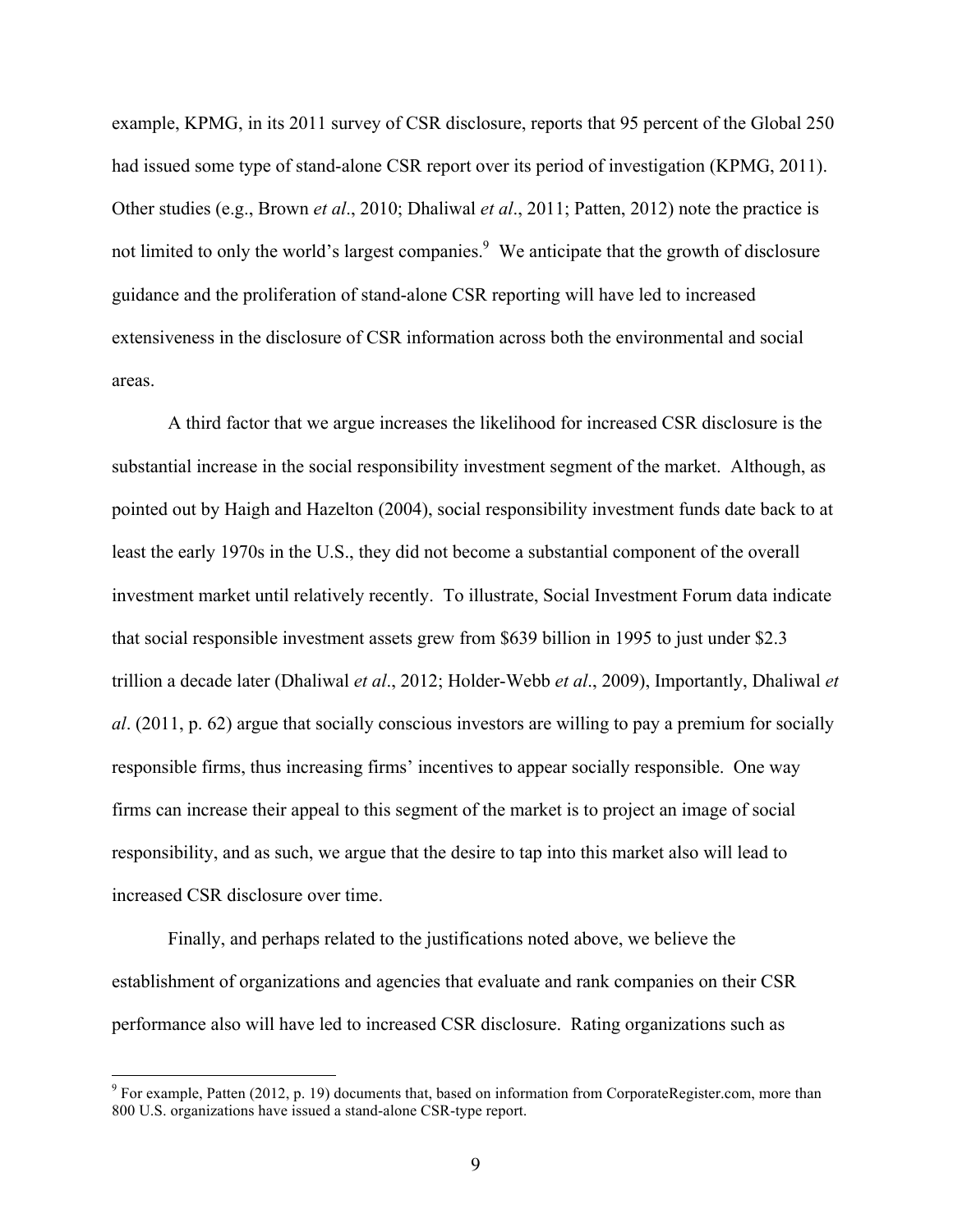Kinder, Lydenberg, Domini Research and Analytics (KLD) attract considerable attention and publicity worldwide (Chatterji *et al*., 2009), They seek to make corporate social initiatives more transparent by analyzing companies' plans and investments in the social and environmental domain, and as such rely, at least partly, on company-provided CSR disclosures. Similarly, disclosure appears to play a role in company inclusion in socially responsible indexes such as the Dow Jones Sustainability Index and the FTSE4Good (Cho, Guidry, Hageman, and Patten, 2012). Because CSR ratings and index membership can promote improved stakeholder relationships (Cooper and Owen, 2007) and lead to inclusion in social responsibility investment funds, firms seeking better ratings and increased likelihood of membership in the indexes have an incentive to increase their CSR disclosure.

Based on the justifications laid out above, we state our first hypothesis in null form as:

H1: The breadth of corporate CSR disclosure will not differ across the 1977 and 2010 periods.

Given the substantial changes in environmental regulations over the 1980s in comparison to the lack of change regarding social legislation described above, we further refine this hypothesis across the environmental and social components of disclosure as follows:

- H1a: The breadth of corporate *environmental* disclosure will not differ across the 1977 and 2010 periods.
- H1b: The breadth of corporate *social* disclosure will not differ across the 1977 and 2010 periods.

#### **Have factors explaining differences in CSR disclosure across firms changed?**

As noted by Patten (2002), the variation in CSR disclosure revealed by the Ernst & Ernst surveys (and other studies) led to a number of investigations attempting to explain the differences across firms. And while a variety of theoretical lenses have been applied to these analyses (see, e.g., Gray *et al*., 1995), legitimacy theory is often recognized as the most dominant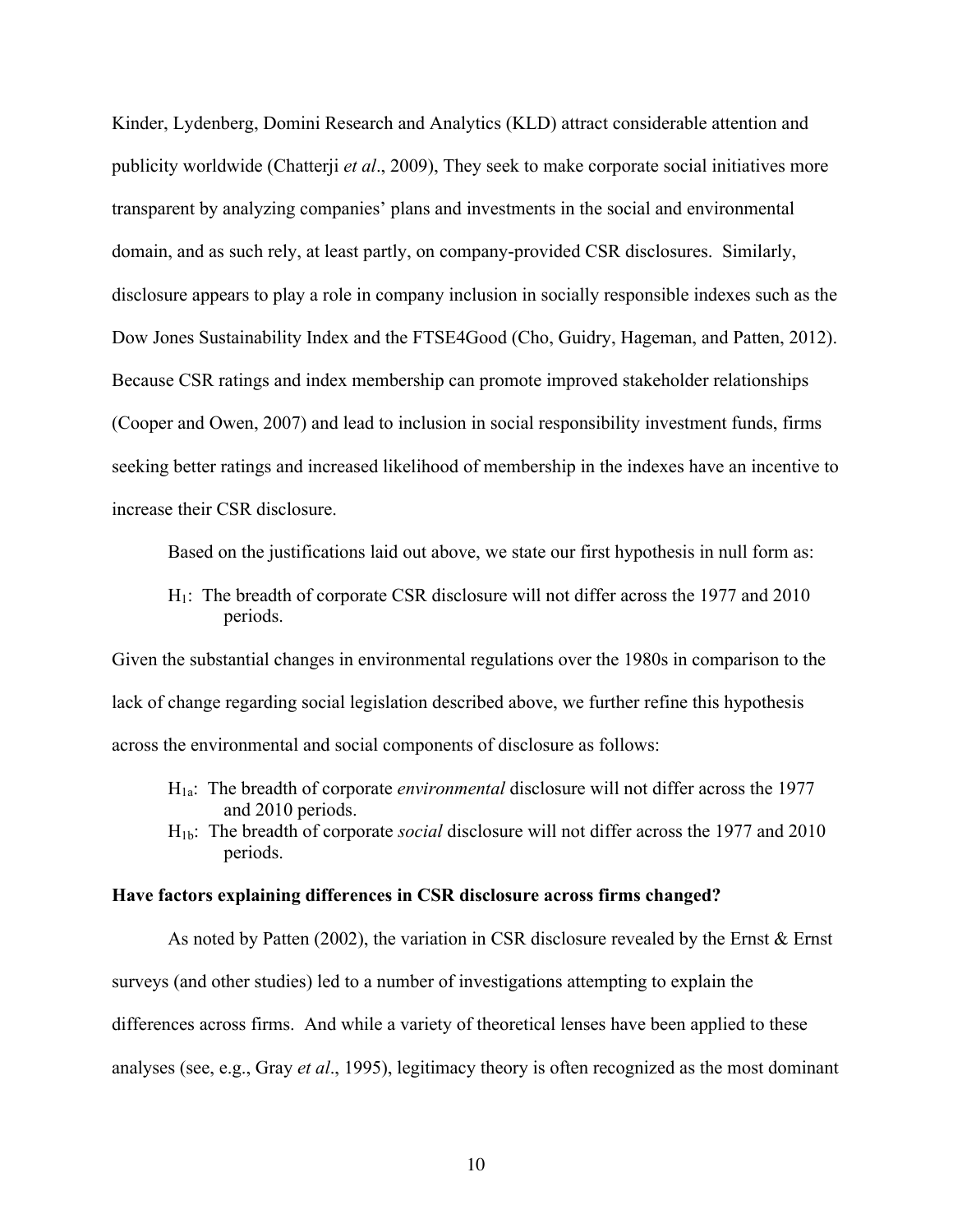(e.g., Deegan, 2002; 2007), Proponents of legitimacy theory argue that companies use CSR disclosure to address exposures in the social and political environment and as such, they posit a positive association between social exposure and the extent of CSR disclosure (Patten, 1991; 1992; Hackston and Milne, 1996). Patten (2002, p. 765) notes that firm size and industry membership are the two factors most consistently shown to be related to differences in CSR disclosure, and we argue that empirical evidence suggests no changes in their association to CSR disclosure over time. Cowen *et al*. (1987) used disclosure data from Ernst & Ernst (1978) and reported firm size and membership in various environmentally sensitive industries as the factors most consistently explaining differences in the disclosure. Similar associations have since been reported for CSR disclosures by U.S. companies in the 1980s (Patten, 1991), the 1990s (Gamble *et al*., 1995; Patten, 2002), and the 2000s (Holder-Webb *et al*., 2009; Cho, Freedman, and Patten, 2012). Given the consistent findings over time, we expect the relationship of legitimacy variables to differences in CSR disclosure to remain unchanged from 1977 to 2010. We state this hypothesis in null form as:

H2: Ceteris paribus, the relationship between organizational legitimacy and the breadth of CSR disclosure will not have changed from 1977 to 2010.

### **Has the relationship between CSR disclosure and firm value changed?**

The third purpose of our study is to investigate for any change in the degree to which CSR information appears to be valued in the marketplace. In contrast to examinations of the extent of CSR disclosure and the factors that explain differences in it, explorations of the market value of CSR disclosure are more limited and do not provide a consistent signal regarding potential impacts. Several early studies investigated the market reaction to annual report CSR disclosure and relied on information compiled by Ernst & Ernst in its annual surveys of CSR disclosure (e.g., Ernst & Ernst, 1978) to identify sample companies and their choice to disclose.

11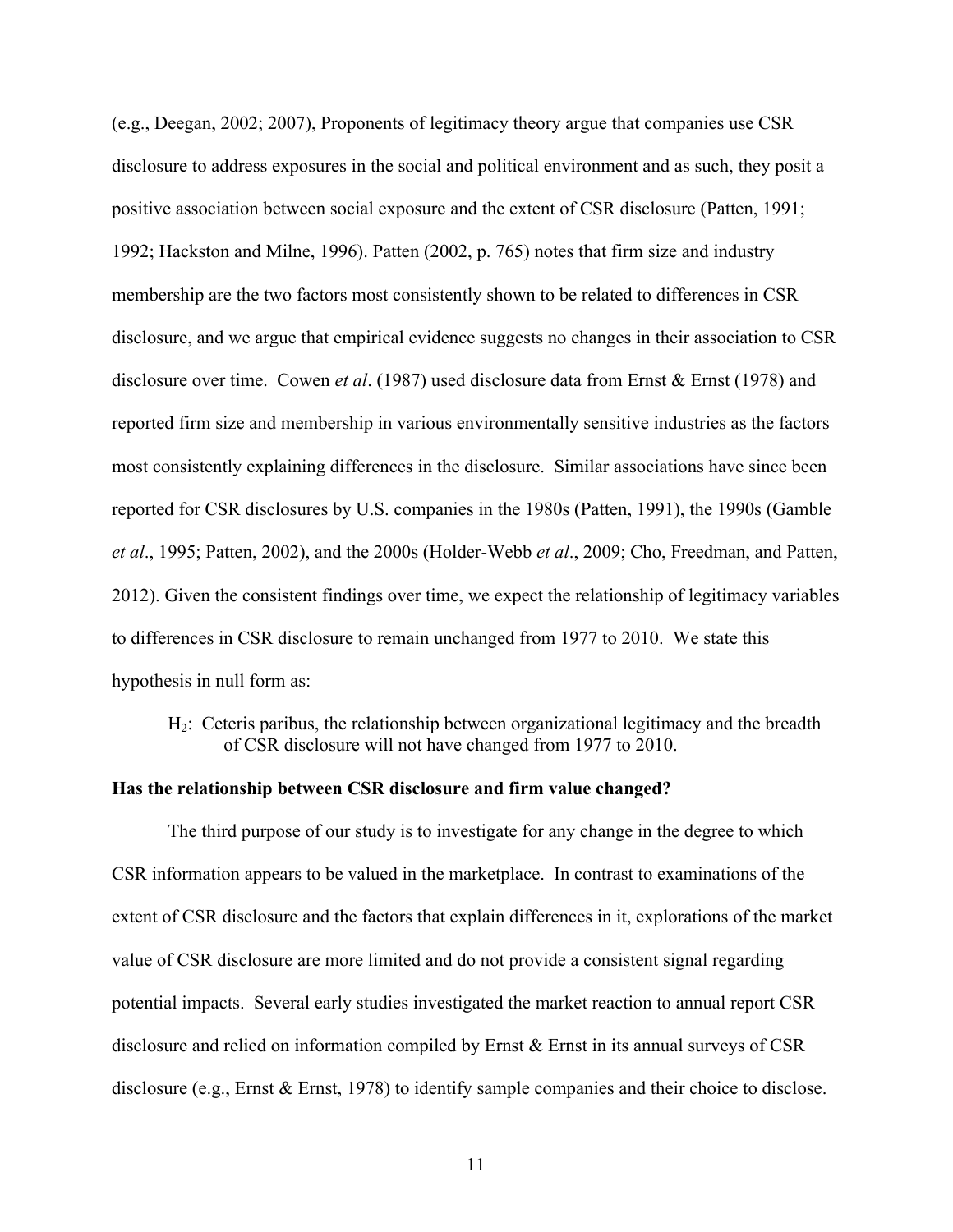Belkaoui (1976), for example, used a monthly return model and tested for differences in market reaction at the time of issuance of annual reports for a sample of 50 firms identified by Ernst & Ernst as having pollution control disclosures versus a control group of non-disclosing companies. Belkaoui reports more positive returns for the disclosing firms. Ingram (1978), based on a larger sample and noting differences in disclosure across both social and environmental areas, finds no significant market reaction for his sample of disclosing companies overall. However, controlling for the sign of unexpected earnings and partitioning across industry subsets, Ingram does report some limited positive market reactions associated with aspects of CSR disclosure. Finally, Anderson and Frankle (1980) control for differences in firm-specific market risk and also examine for market reactions at the time of annual report issuance. Using a broad sample drawn from the Ernst & Ernst surveys, they report significant positive market reactions for CSR disclosing companies vis-à-vis non-disclosing counterparts, but primarily only for the month preceding annual report releases. Part of the problem with these early market studies of CSR disclosure is that, because the focus was on annual report disclosure of the information, results were likely confounded by other information.<sup>10</sup> In contrast, a more recent investigation of the market effects of CSR reporting (Guidry and Patten, 2010) examines reactions at the time of press releases announcing the first-time issuance of stand-alone CSR reports (where firms with confounding information announcements were excluded), Guidry and Patten (2010) report positive market reactions over a three-day event period centered on the press release date, but only for firms with more extensive disclosure.

Focusing more specifically on differences in firm valuation (as opposed to one-time market effects), two recent non-U.S. studies, Murray *et al*. (2006) and Jones *et al*. (2007), examine whether differences in social and environmental disclosure have long-term effects.

 $10$  Of course, the use of monthly returns also introduces problems with respect to confounding events.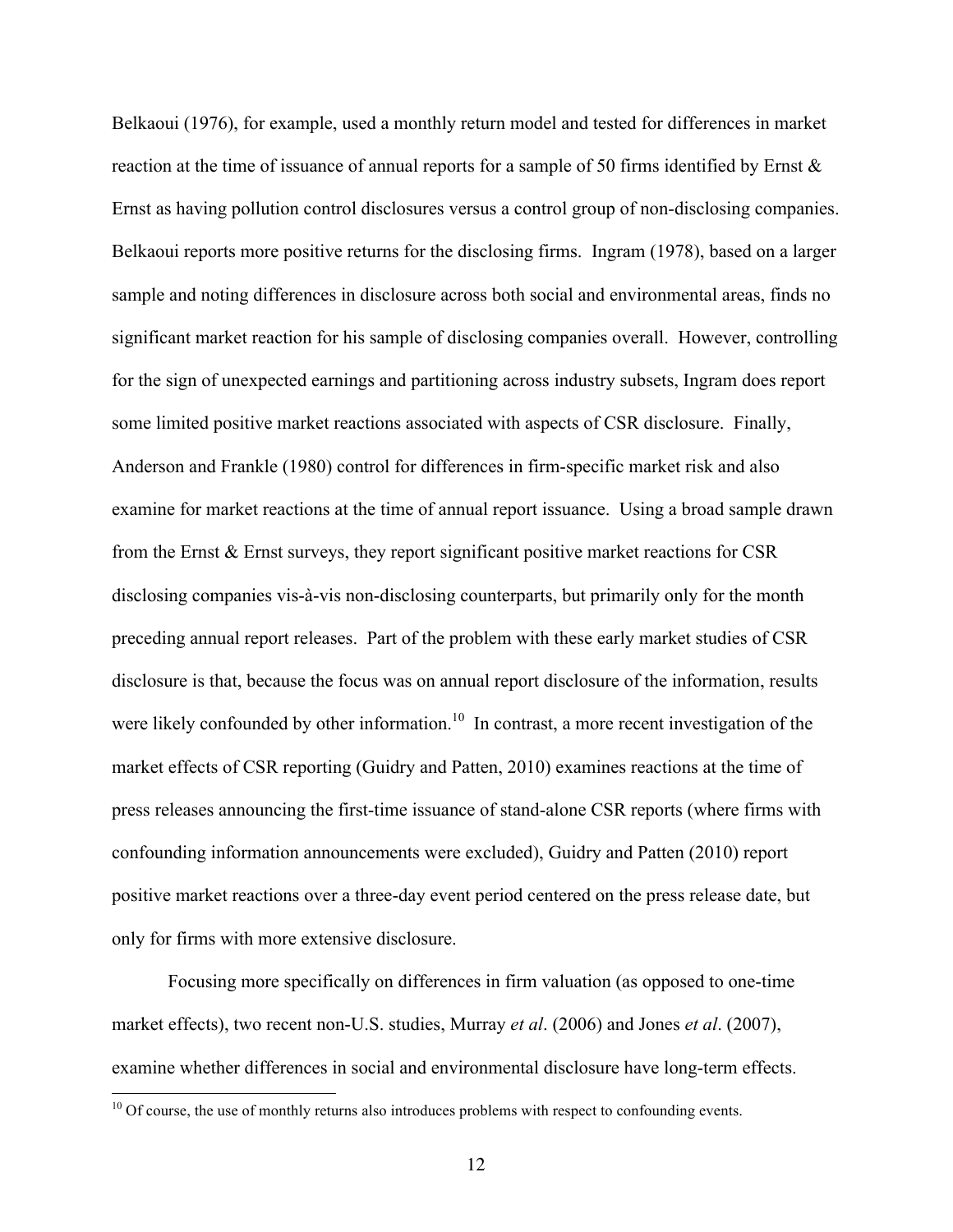Murray *et al*. (2006) report no significant short-term associations between CSR disclosure and market valuation for a sample of U.K. firms, but they do find that over a nine-year period of time, higher levels of disclosure appear to correlate with higher market valuation. In contrast, Jones *et al*. (2007), relying on a sample of Australian companies, find that CSR disclosure appears to be negatively, but only weakly associated with longer-term market valuation effects.

Although not focusing on CSR disclosure, several recent studies of environmental performance also provide potential justification for expectations that CSR information might be reflected in firm value. Hughes (2000, p. 210) claims that costs likely to be incurred in the future to address environmental performance issues often fail to meet the FASB Statement No. 5 requirements that they be "reasonably estimable." As such, he argues, they are usually not recognized in the financial statements. However, because these costs can be substantial, they could be expected to impact firm value. Relying on models controlling for the impacts of the book value of assets and liabilities, these studies examine whether differences in the market value of equity are related to future environmental cost exposures. Within this area, Barth and McNichols (1994), show that publicly available information on companies' exposures to investigations under the Superfund legislation are reflected as value-relevant unrecognized liabilities for affected firms. Similarly, Hughes (2000) finds that differences in sulfur dioxide emissions as reported by the Department of Energy for publicly traded utility companies targeted for reduction goals under the 1990 Clean Air Act Amendments (CAAA) are associated with differences in the market value of those firms. Finally, Clarkson *et al*. (2004) use two different measures of corporate environmental performance compiled by the EPA to partition their sample of pulp and paper companies into high-polluting and low-polluting sub-samples, and, consistent

13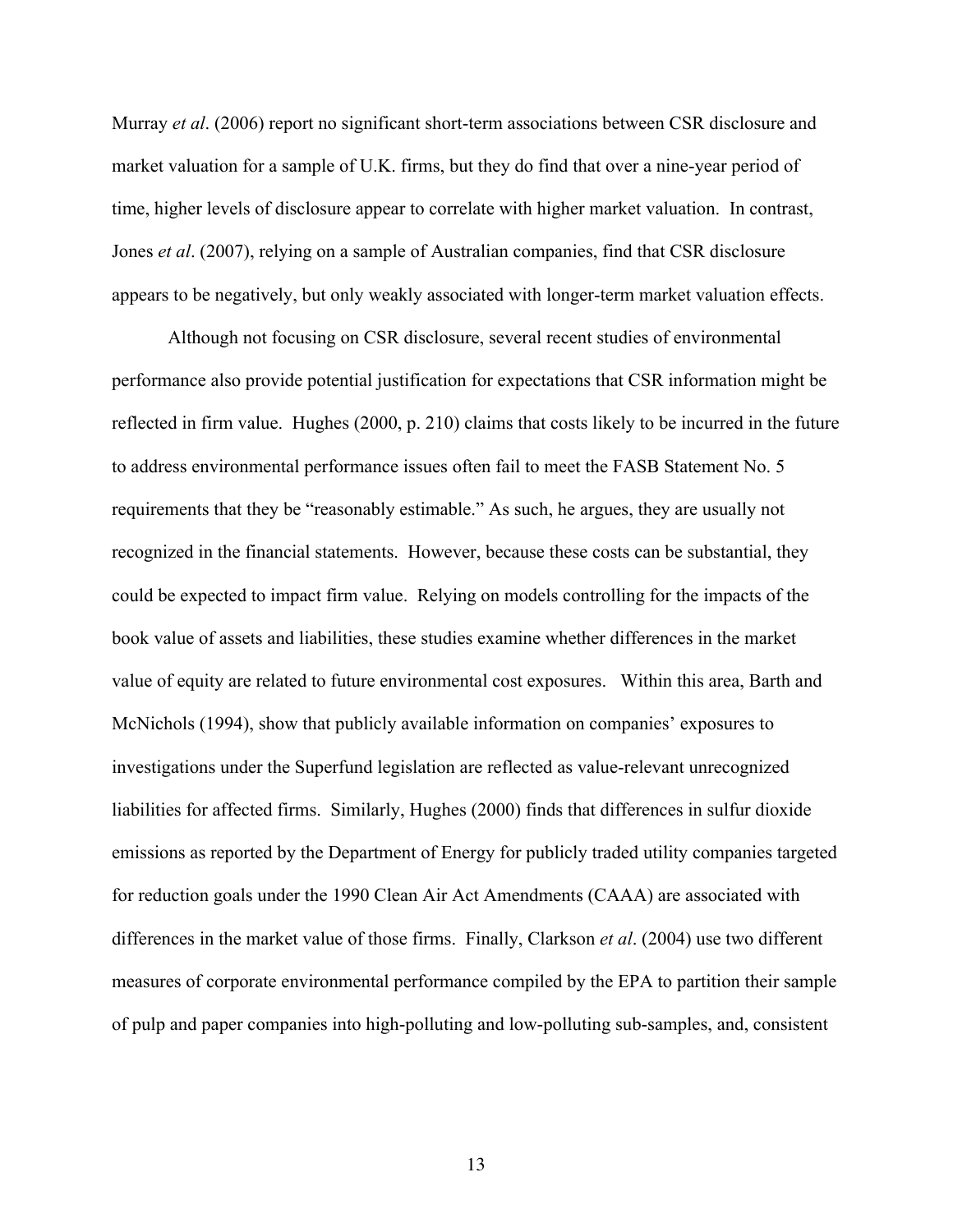with both Barth and McNichols (1994) and Hughes (2000), their results indicate the market assesses a statistically significant unbooked liability for the high polluting firms.

In general, Barth and McNichols (1994), Hughes (2000), and Clarkson *et al*. (2004) all present evidence suggesting the market captures at least environmental performance information made available through non-company sources. If CSR disclosures provide meaningful information allowing investors to infer social and environmental performance (see, e.g., Dhaliwal *et al*., 2012), we would expect more extensive information provision to be associated with differences in firm value. Further, to the extent that we find expanded disclosure in our later period, we would also anticipate differences in disclosure in 2010 to be more closely associated with differences in firm value than for the 1977 period. However, CSR disclosure has been widely criticized as *not* providing meaningful information. Gray (2006, p. 803), for example, argues that "the vast majority of corporate reporting practice is . . . voluntary, partial, and, mostly, fairly trivial," and "with such data, no reader could make any kind of reliable estimate of the organisation's social or environmental performance." Thus, it is not clear that CSR disclosure should be expected to relate to firm value.

Based on the mixed evidence cited above, we offer our hypotheses related to CSR disclosure and firm value in null form. We state these as:

- H3: Ceteris paribus, differences in CSR disclosure are not related to differences in firm value.
- H4: Ceteris paribus, the relationship between CSR disclosure and firm value will not differ across the 1977 and 2010 periods.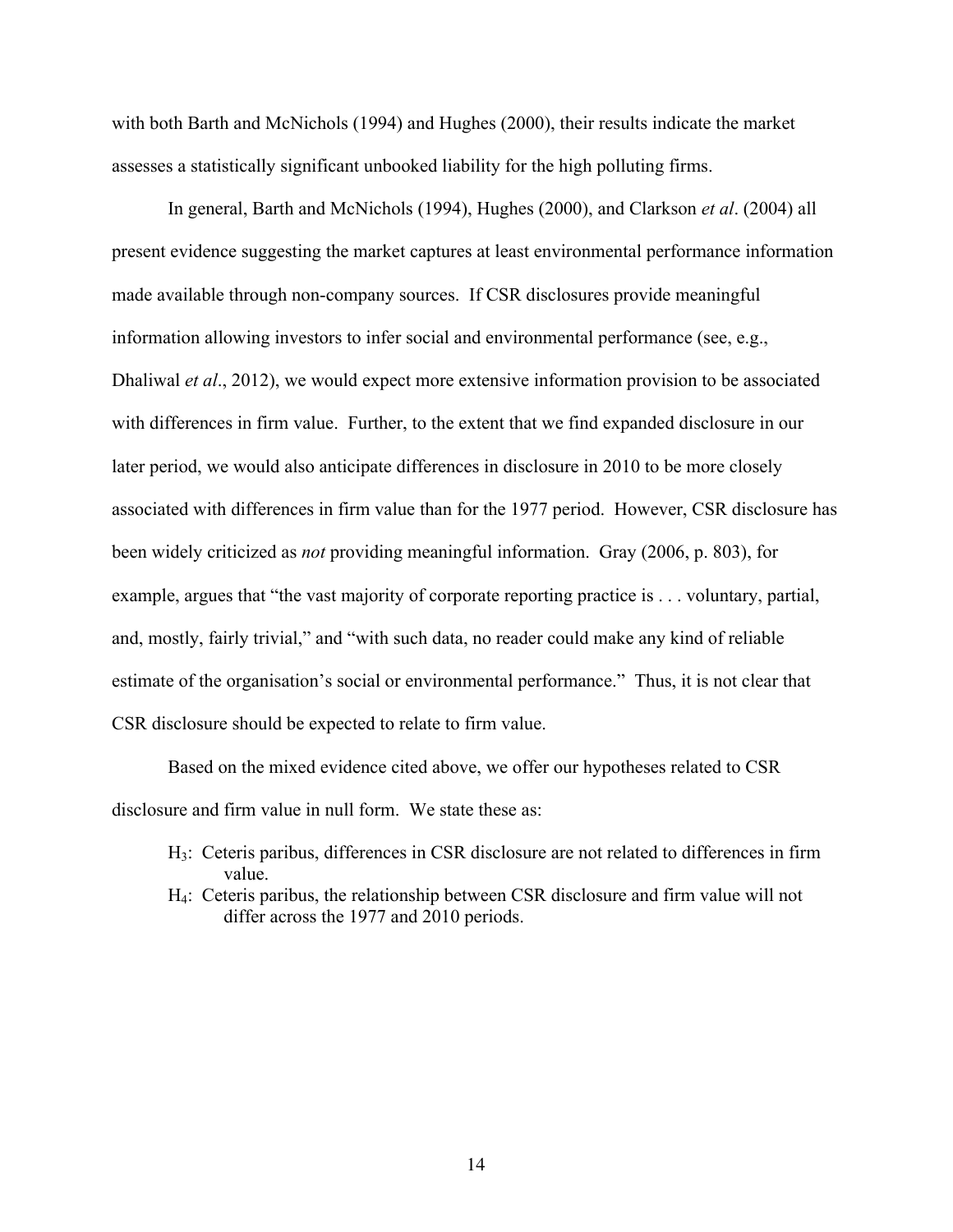#### **Methods and Results**

#### **Sample Identification**

Two major issues influence sample selection. First, while the Fortune 500 on which the 1978 E&E survey was based included only industrial firms, more recent Fortune 500 listings include other types of companies including financial services firms, utilities, transportation companies, and retailers. Numerous studies indicate that CSR disclosure differs across industry sectors, and accordingly, to assure comparability, we focus our 2010 analysis only on industrial companies from sectors similar to those used by E&E for its 1978 survey.<sup>11</sup> As such, 280 of the Fortune 500 companies from 2010 were eliminated due to industry sector. Moreover, we also consider potential comparability issues driven by the size of the companies since numerous studies indicate firm size influences CSR disclosure. We thus focus only on the 250 largest companies included in the 1977 Fortune 500 industrials, two of which were not included in the E&E analysis. The second major factor influencing sample selection was the availability of financial data through the WRDS database. In total, seven firms from 2010 and 43 companies from 1978 either were not available in the database or had missing data. As such our final sample consists of 213 industrial firms from 2010 and 205 from 1977. Only 71 companies are included in both years.

#### **CSR Disclosure Measures**

We identify CSR disclosure breadth in 1977 using data reported in E&E (1978). For each firm, the survey identifies the disclosure of 25 different items of environmental and social information across six categories– environment, energy, fair business practices, human resources, community involvement, and product (see Appendix). We use the same metric to

 $11$  The Fortune 500 from 1977 also included Broadcasting, Motion Picture Production and Distribution firms. We do the same.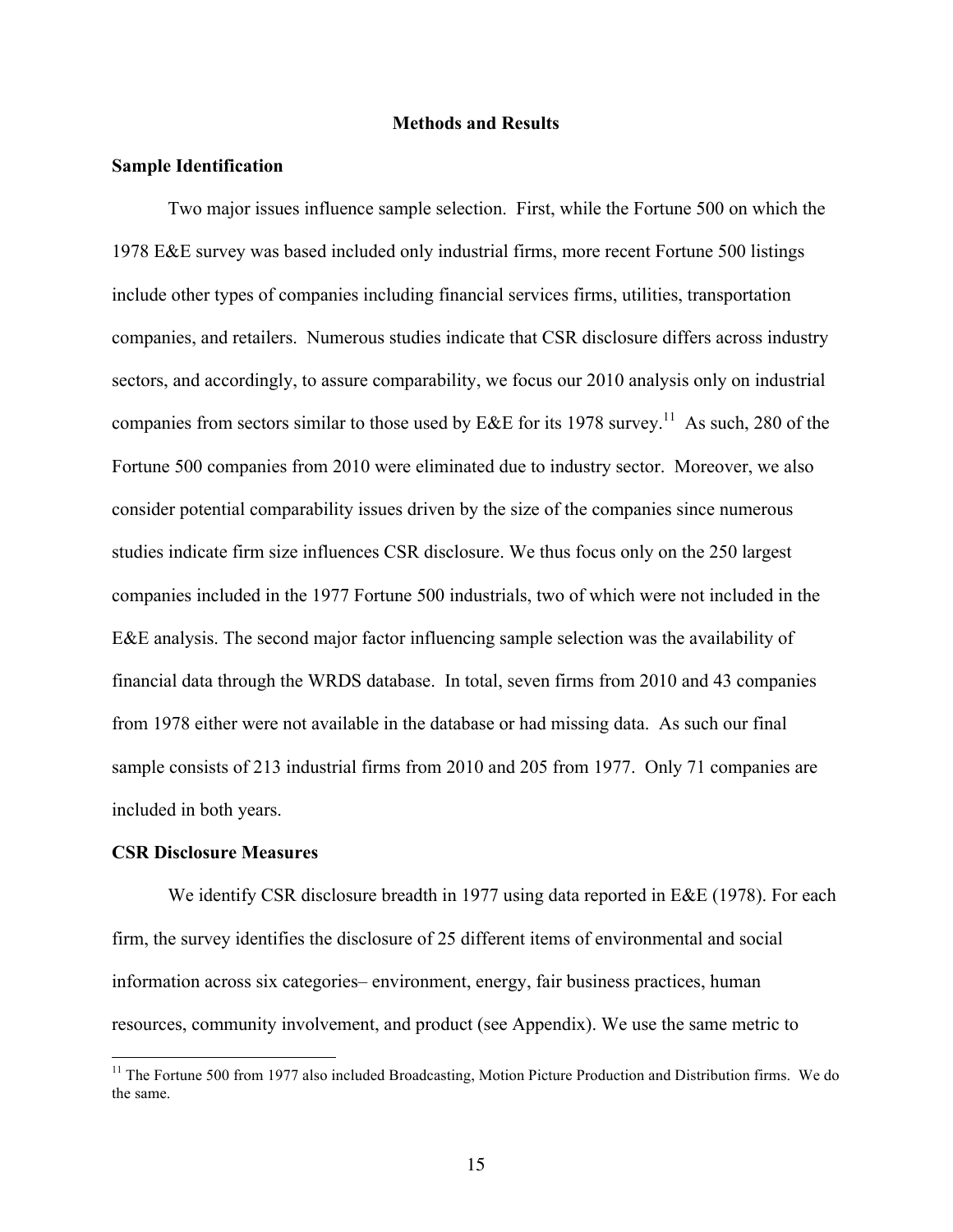classify the breadth of disclosure included in the 2010 reports. We award one point for each of the 25 items disclosed by the sample firms, and as such content scores could range from zero to 25. We then decompose the scores into separate measures for environmental disclosure (the environment and energy categories) consisting of seven information items, and social disclosure (using the remaining four classifications) including 18 potential disclosure items.

We further employ a second CSR disclosure measure that takes into consideration the specificity of the information provided. Similar to Wiseman (1982), we weight monetary disclosures as a three, quantitative but non-monetary disclosures are scored as a two, and nonquantitative disclosures receive only one point. However, E&E (1978) only break down the monetary/quantitative disclosure across the six major categories of information (i.e., rather than indicating the level of specificity for each of the 25 disclosure items, E&E only indicate, for example, that disclosures in the environmental category included monetary or quantitative nonmonetary information). As such, the overall weighted disclosure scores could range from zero to 18 (up to 3 points for each of the six disclosure categories), the weighted environmental scores from zero to six, and the weighted social scores from zero to 12.

### **Differences in Disclosure Breadth**

We use a t-test of differences in means to assess the significance of changes in CSR disclosure over time. As summarized in Panel A of Table 1, the breadth of overall CSR disclosure is significantly higher in 2010 than it had been in 1977, and thus Hypothesis 1 is rejected. The average content score in 1978 was 6.99 in comparison to a mean score of 14.54 for the 2010 sample. Similarly, the weighted disclosure scores rose from an average of 6.13 in 1977 to 11.98 by 2010. Both sets of differences are statistically significant at  $p < .001$ , two-tailed.<sup>12</sup> Panels B and C of Table 1 identify the mean disclosure scores for the environmental and social

<sup>&</sup>lt;sup>12</sup> Results are qualitatively similar for a sub-set of only those firms included in both sample years.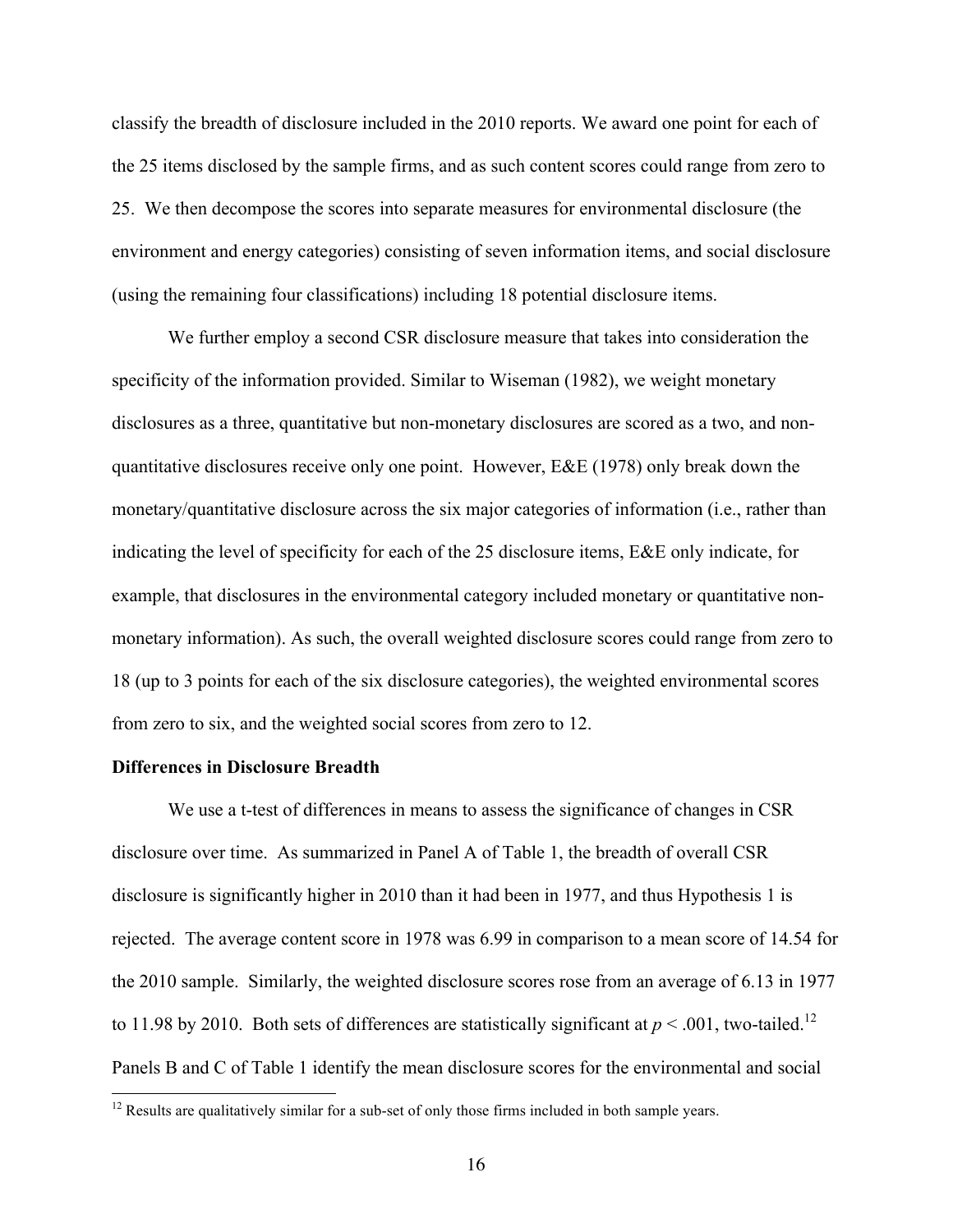disclosure sub-components, respectively, and results indicate that all disclosure measures are significantly higher in 2010 than they had been in 1977. Thus, the overall change in disclosure is not driven by changes in only one of the areas. Certainly, a key factor in the growth of disclosure breadth is the adoption of standalone CSR reporting. In 2010, 122 of our sample companies issued such a report. However, it is important to note that, for the 92 firms without such reports, CSR disclosure across all six metrics, while considerably less extensive than for their reportissuing counterparts, <sup>13</sup> also was significantly higher (at  $p < .05$ , two-tailed) than for the 1977 sample.

---------- Table 1 about here ----------

### **Legitimacy Factors**

We next attempt to assess whether the influence of legitimacy factors has changed over time, and as such, we pool the data from 1977 and 2010. To control for the differences in disclosure across the periods noted above, we include a year indicator variable (Year) where one designates observations from 2010. We measure firm size as the relative rank of the company within the sample for its year based on total revenues, and as such, we expect a negative association between this variable (SizeRank) and the breadth of CSR disclosure (lower rank designates a larger company and we anticipate breadth of disclosure will be higher for larger firms). Consistent with prior research (e.g., Patten, 2002; Cho *et al*., 2012), we designate companies from environmentally sensitive industries (ESI) using a one/zero indicator variable, where the extractive, paper, chemicals, petroleum and metals industries are classified as ESI. Overall, 77 (66) of the sample observations from 1977 (2010) were classified as ESI. We anticipate a positive association between our ESI variable and CSR disclosure. To identify any

<sup>&</sup>lt;sup>13</sup> To illustrate, the mean un-weighted and weighted total disclosure scores for the 92 companies without standalone CSR reports were 8.64 and 8.62, respectively.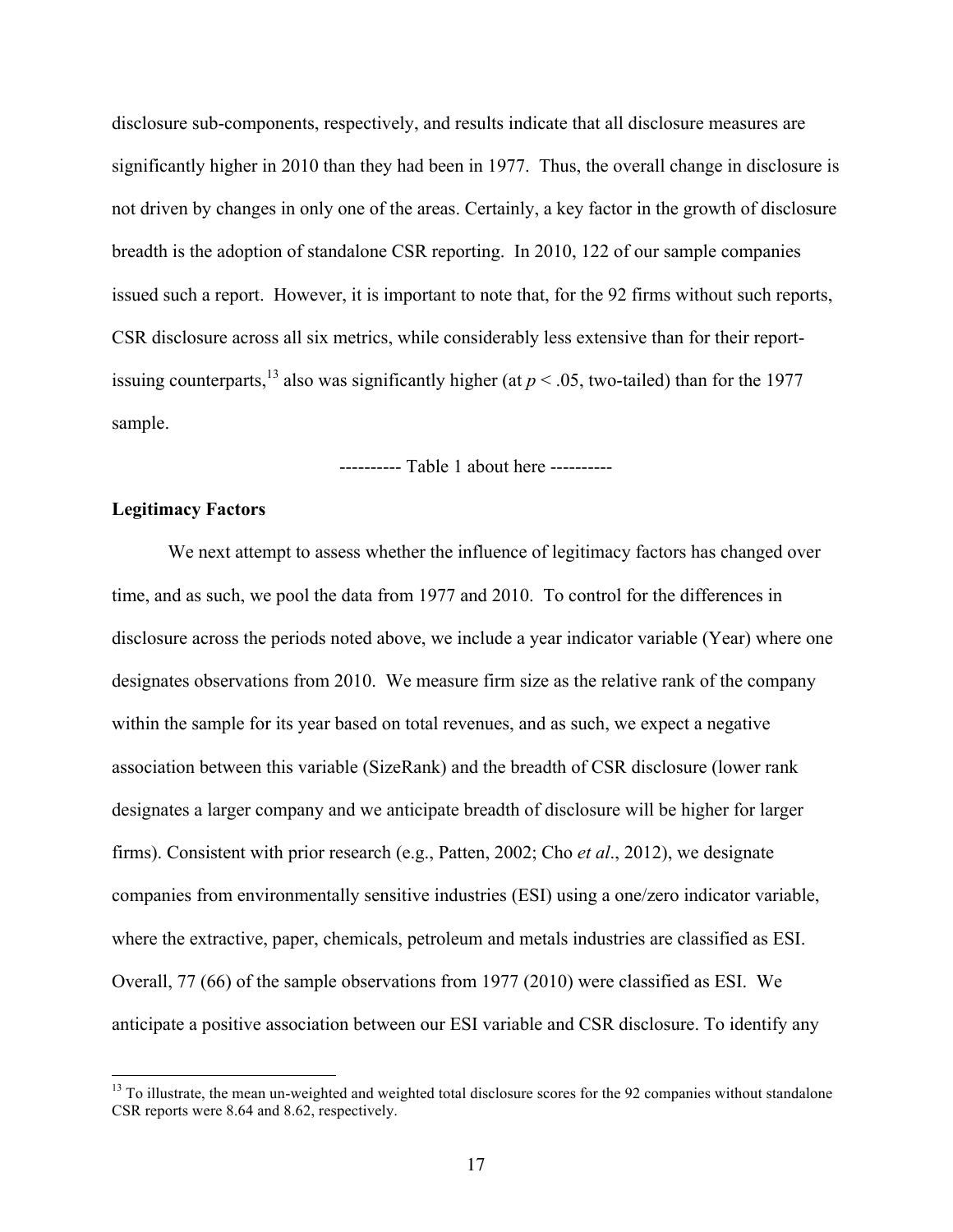changes in the impact of the legitimacy variables, we include year/variable interaction terms. Given our expectation that legitimacy factors will continue to be associated with differences in CSR disclosure, we expect the coefficients on the interaction variables (Year\*SizeRank, Year\*ESI) to be statistically insignificant. We state our legitimacy model (with the expected sign of association beneath each variable) as:

$$
DISC_i = a_1 + B_1Year_i + B_2SizeRank_i + B_3ESI_i + B_4Year*SizeRank_i + B_5Year*ESI_i + e_i
$$
  
(+) (+) (+) (+) (+)

Finally, we estimate our regression models, first, for each of the total disclosure breadth measures, and then separately for the environmental and social sub-component scores.

As reported in Table 2, the SizeRank variable is negative and statistically significant (at *p* < .01, one-tailed) for both disclosure models. However, while positively signed in both cases, the ESI variable is only statistically significant (at  $p < .01$ , one-tailed) relative to the weighted disclosure score. Importantly, neither of the interaction terms is statistically significant for either of the disclosure models. This indicates that the basic relationships between the legitimacy factors and the breadth of CSR disclosure remain similar across the two time periods. The results thus support Hypothesis 2.

### ---------- Table 2 about here ----------

Table 3 presents results for the additional legitimacy regressions on the disclosure subcomponents. With respect to the environmental disclosures, we find both firm size and ESI are significantly related (at  $p = .001$ , two-tailed) to environmental disclosure scores using either metric. Interestingly, however, the Year\*ESI interaction variable is negative and significant in the weighted scores model, indicating that ESI membership explains less variation in weighted environmental disclosure in 2010 than it had in 1977. In contrast, while firm size continues to be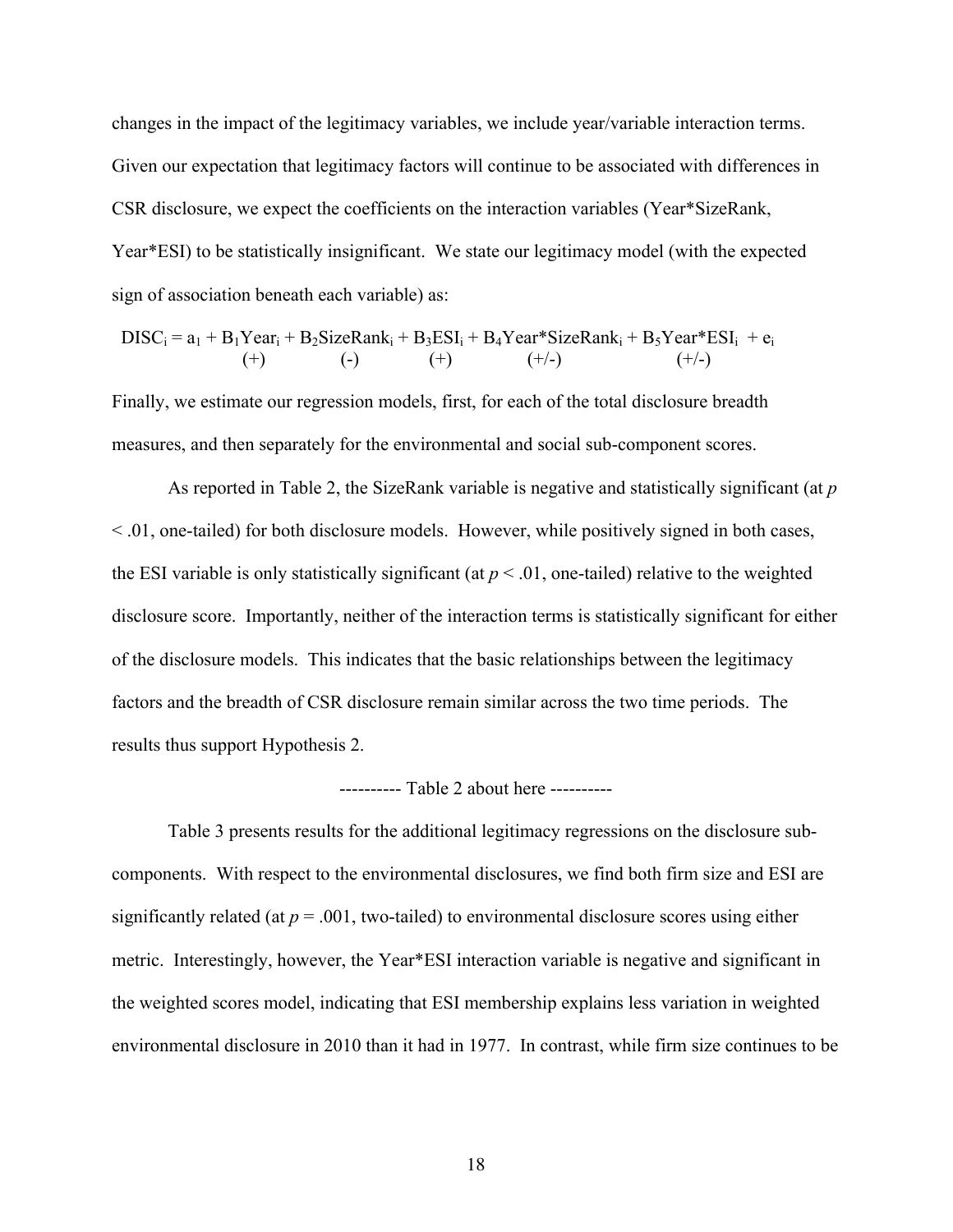positively related to differences in social disclosure (using either disclosure measure), we find that ESI membership is not related to social information provision.<sup>14</sup>

One potential explanation for the decreased association between ESI and weighted environmental disclosure is the uptake of standalone CSR reporting by companies across virtually all industry sectors over the past two decades (see, e.g., KPMG, 2011), Patten and Zhao (2014) argue that because many of the reporting companies rely on guidelines from the GRI that include considerable emphasis on the disclosure of environmental information, even firms from non-environmentally sensitive industries are including substantial amounts of environmental disclosure in their reports. They find, for example, that U.S. retail companies (an industry not considered environmentally sensitive) allocated more space in their first-time CSR reports, on average, to environmental disclosures than to any other category of social information. The increased levels of disclosure by non-ESI companies would thus explain why ESI membership is less powerful in the later period of our analysis.<sup>15</sup>

---------- Table 3 about here ----------

### **CSR and Firm Value**

Our final set of tests focuses on the relationship between CSR disclosure and differences in firm value. We rely on the basic market valuation model employed by Barth and McNichols (1994), although, similar to Aboody *et al*. (2004) we also control for firms' earnings. As with the legitimacy tests, we pool observations across the 1977 and 2010 periods. Because a t-test of means showed the average market value of equity was significantly larger in 2010 than it had

 $14$  In non-tabulated sensitivity tests, we re-estimated the legitimacy models for the social disclosure items replacing ESI with a 'socially exposed industry' classification variable. Following Brammer and Millington (2005) and Cho *et al*. (2012), we classified firms from the extractive, chemical, paper, pharmaceutical, alcoholic beverages, and defense industries as facing greater social exposures. Results of these analyses were qualitatively similar to those using the ESI variable.

<sup>&</sup>lt;sup>15</sup> In support of this argument, regressions deleting the 122 companies from 2010 with standalone reports show that the ESI interaction term is no longer significant for either the un-weighted or weighted environmental disclosure scores.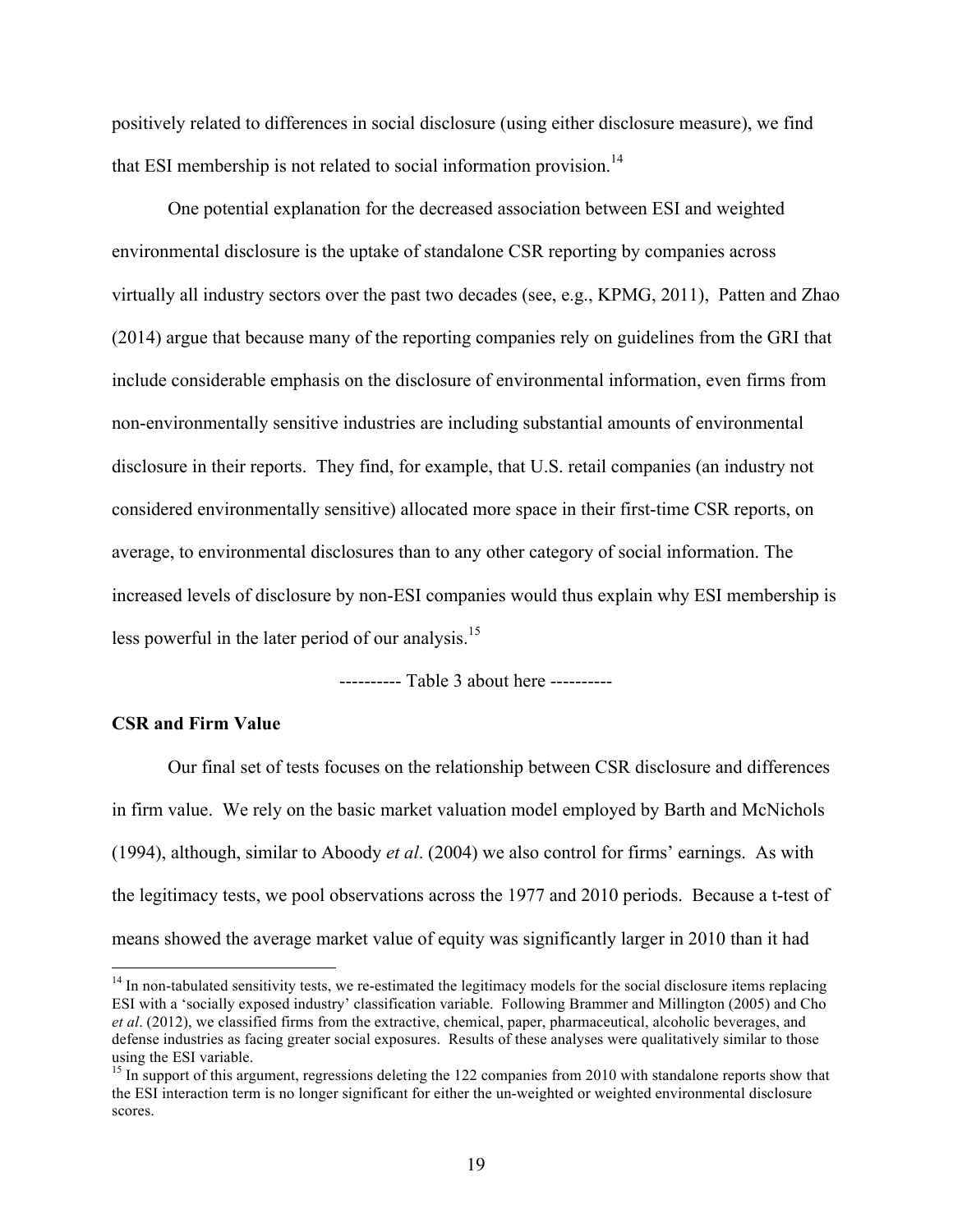been in 1977 we add a one/zero indicator variable (Year) where one indicates observations from 2010 to control for these differences. We also add a Year\*Disclosure interaction variable to capture any differences in the impact of CSR disclosure on firm value over the two sample periods.<sup>16</sup> We thus state our valuation model (with the expected sign of association beneath each variable) as:

$$
MVE_i = a_1 + B_1Year_i + B_2Total\,\,Assets_i + B_3Total\,\,Liabilities_i + B_4EBIT_i + B_5Disclosure_i(+) \qquad (+) \qquad (-) \qquad (+) \qquad (+) \qquad (+/)
$$
  
+ B<sub>6</sub>Year\*Disclosure<sub>i</sub> + e<sub>i</sub>  
(+)

All financial variables are measured as of the end of the fiscal year and all are deflated by the number of shares outstanding. Similar to the legitimacy analysis, we estimated models first using total CSR disclosure metrics and then ran separate analyses using the disclosure subcomponents.

Table 4 reports the results of our market value tests using the total CSR disclosure scores. We find no evidence that total CSR disclosure (using either disclosure metric) is associated with firm value. In each of the models, the Disclosure variable is negatively signed and is not statistically significant at conventional levels. Further, the interaction term (Year\*Disclosure) is also statistically insignificant, indicating the relationship between total CSR disclosure and market value does not differ across our two time periods. As reported in Table 5, the results of the market valuation tests using the social disclosure scores are similar to those for total CSR disclosure. Neither disclosure nor the interaction term is statistically significant for models using either of the social disclosure scores. However, as also presented in Table 5, we find, first, that

<sup>&</sup>lt;sup>16</sup> In non-tabulated sensitivity tests, we also allow the impact of the financial explanatory variables to vary across the two periods. Results indicated our earnings measure is more positively associated with differences in firm value in 2010 than it had been in 1977, whereas the interaction terms on the other financial variables are statistically insignificant. Inferences for the CSR disclosure variables remain unchanged in this additional analysis.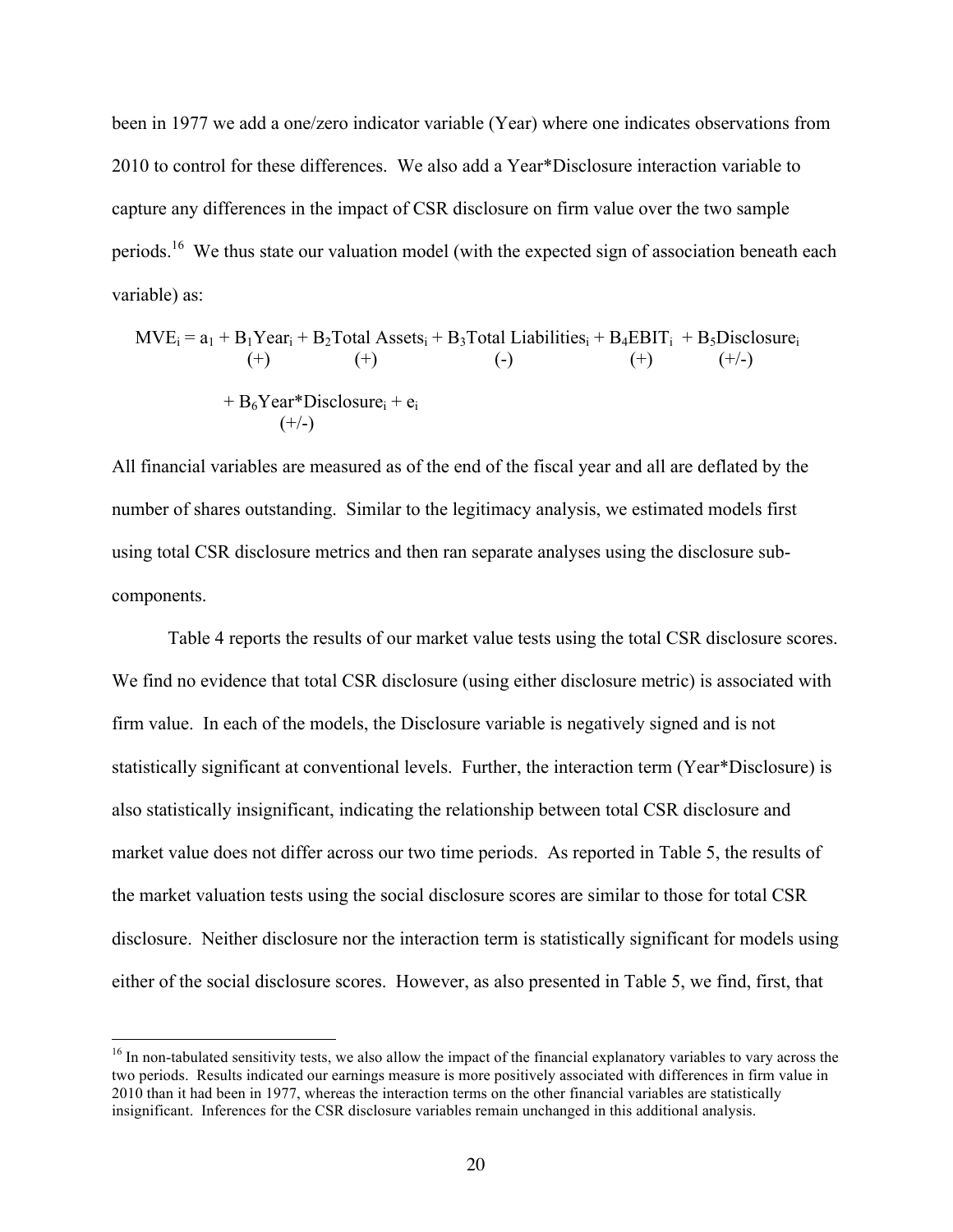environmental disclosure using either metric is significantly, but negatively related to differences in firm value. Results also indicate a positive and significant interaction between disclosure and year for the un-weighted environmental score model suggesting that the negative impact of environmental disclosure on market value is reduced in the 2010 period. The interaction term in the weighted environmental disclosure model is also positively signed, but is not significant at conventional levels.

#### ---------- Tables 4 and 5 about here ----------

The negative association between environmental disclosure and market value suggests that the market negatively values this information provision. However, a potential explanation for this finding is that our model does not control for the environmental performance of sample companies. Numerous studies over the past decade (e.g., Aerts and Cormier, 2009; Cho and Patten, 2007; Cho *et al*., 2012) document a negative relationship between corporate environmental disclosure and firms' environmental performance. That is, companies with worse environmental performance make more extensive environmental disclosures, presumably in an attempt to reduce the exposures arising from their environmental impacts (Patten, 2002). Because prior studies show that investors negatively value at least some aspects of the environmental performance (Barth and McNichols, 1994; Clarkson et al., 2004), the negative association between our disclosure measure and sample firms' market value could be due to the metric proxying for performance relationships. Ideally, therefore, we would like to control for environmental performance impacts. Unfortunately, we are aware of no publicly available assessments of corporate environmental performance from the 1970s. In an attempt to shed light on this possible explanation, therefore, we focus only on the 2010 sample and incorporate environmental performance assessments from the firm KLD Analytics. KLD performance data

21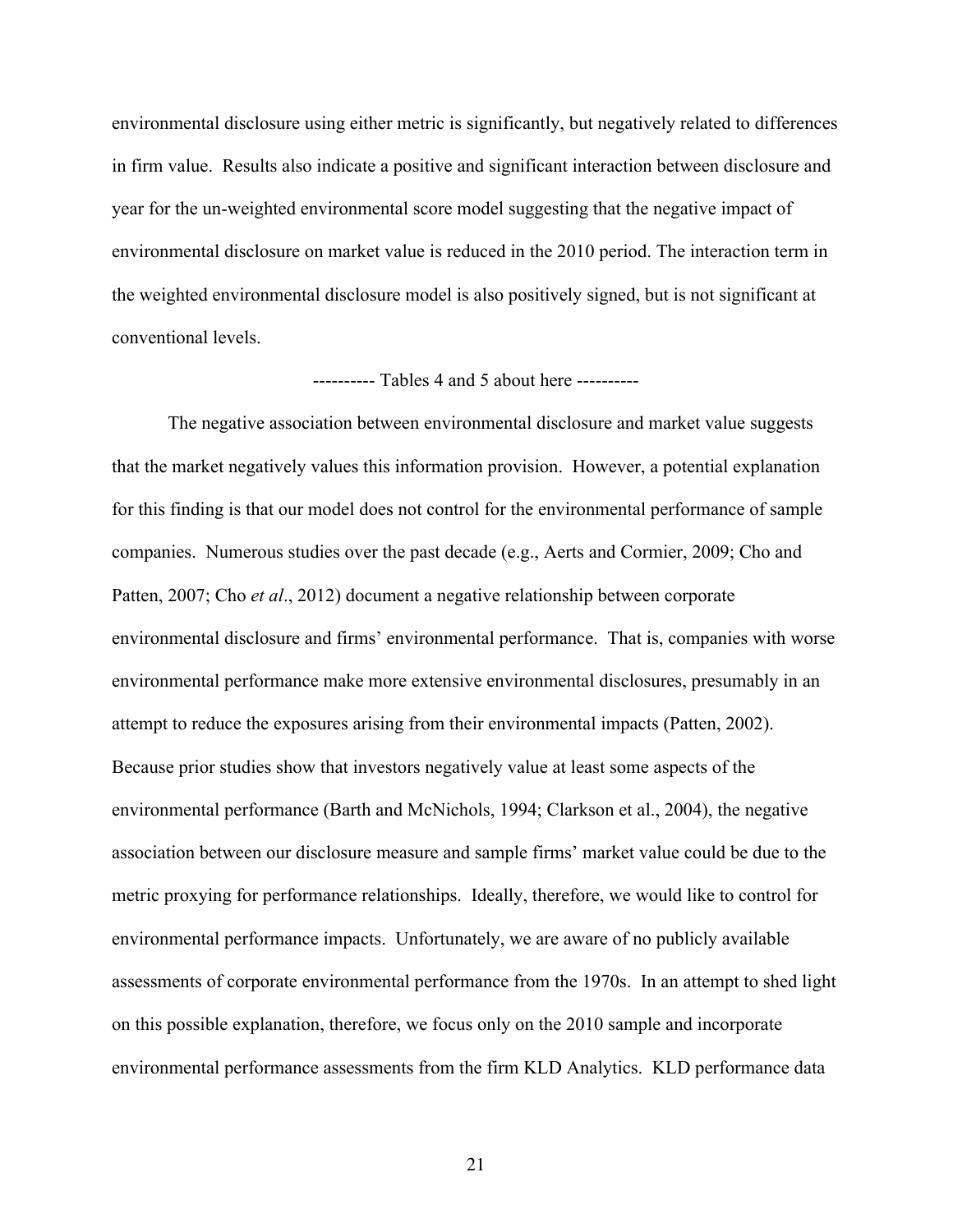have been used in a number of prior studies (e.g., Cho and Patten, 2007; Dhaliwal *et al*., 2011) and the evaluations consist of assessments of performance across various strength and concern categories. However, due to Chatterji *et al*.'s (2009) findings that the strength scores are not related to other measures of environmental performance, we rely on only the concern scores as our measure of environmental performance. Because several of the sample companies were not included in the KLD database, this stage of our analysis includes 196 companies.

Calculation of Pearson Product-Moment correlations indicates that the KLD concern scores for our 2010 sample<sup>17</sup> are positively and significantly (at  $p = .001$ , two-tailed) associated with the environmental disclosure measures. Because higher concerns indicate worse performance, this suggests, consistent with prior studies (e.g., Cho and Patten, 2007), that worse performing companies include more extensive environmental disclosure. Table 6 presents the results of the market valuation tests on environmental disclosure controlling for environmental performance. As reported in the table, neither the un-weighted nor the weighted disclosure measure is statistically significant at conventional levels. We also find that the environmental performance measure is not significantly associated with differences in market value for our 2010 sample of firms.<sup>18</sup> In additional sensitivity tests, we estimated models with interaction terms to allow the impact of disclosure to vary across better and worse performers, as well as models controlling for ESI membership and interaction terms to capture differences in the impact of environmental disclosure on market valuation for these firms relative to others. In no cases were either of the environmental disclosure metrics significantly associated with market value.

<sup>&</sup>lt;sup>17</sup> We use KLD scores reported in 2010. However, in sensitivity tests we replaced this measure with lagged scores from 2009. Results, not presented here, were qualitatively similar to those using the 2010 metric.

 $18$  In non-tabulated sensitivity tests, we re-estimated the models using the lagged environmental performance measure. We also estimated models with environmental disclosure\*environmental performance interaction terms to allow the impact of disclosure to vary across all different environmental performance levels. All results are qualitatively similar to the original findings.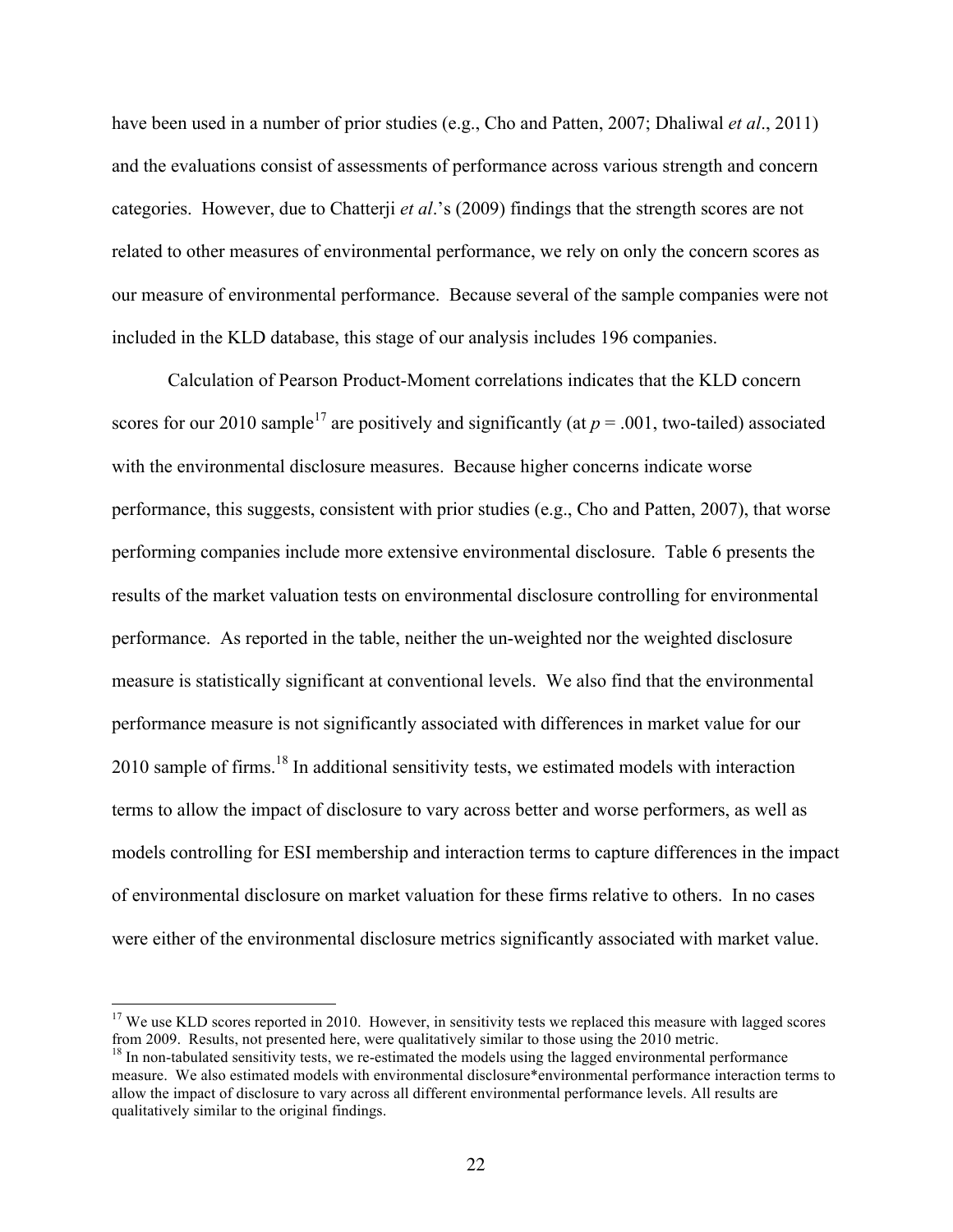Overall, therefore, we conclude that our evidence suggests environmental disclosure, similar to social disclosure, does not appear to be valued by investors.

---------- Table 6 about here ----------

#### **Conclusion**

Motivated by both the increased attention CSR disclosure recently has received from the mainstream accounting research community and that group's failure to engage with prior CSRthemed research, we attempt in this study to identify if the practice today differs from that of the 1970s. Based on samples of industrial companies included in the 1977 and 2010 Fortune 500 listings, we find that the breadth of CSR disclosure had increased significantly. However, our analysis also indicates that the relationship among legitimacy factors to differences in CSR disclosure remains largely unchanged over time. Firm size continues to explain differences in environmental, social, and overall CSR information provision, and membership in environmentally sensitive industries, although less powerfully associated with differences in 2010 than in 1977 using one of our two metrics, continues to be positively associated with differences in environmental disclosure. Further, and importantly, we document that CSR disclosure, in apparent contrast to the arguments of the more recent mainstream investigations, is not positively associated with differences in firm value.

The findings of our investigation would appear to suggest that the failure of the new wave of CSR research in the mainstream accounting community to acknowledge and consider prior research into social and environmental accounting is potentially troublesome. Specifically, recent CSR disclosure research published in mainstream journals often lends credence to voluntary information arguments that ignore previous contradictory findings and well-

23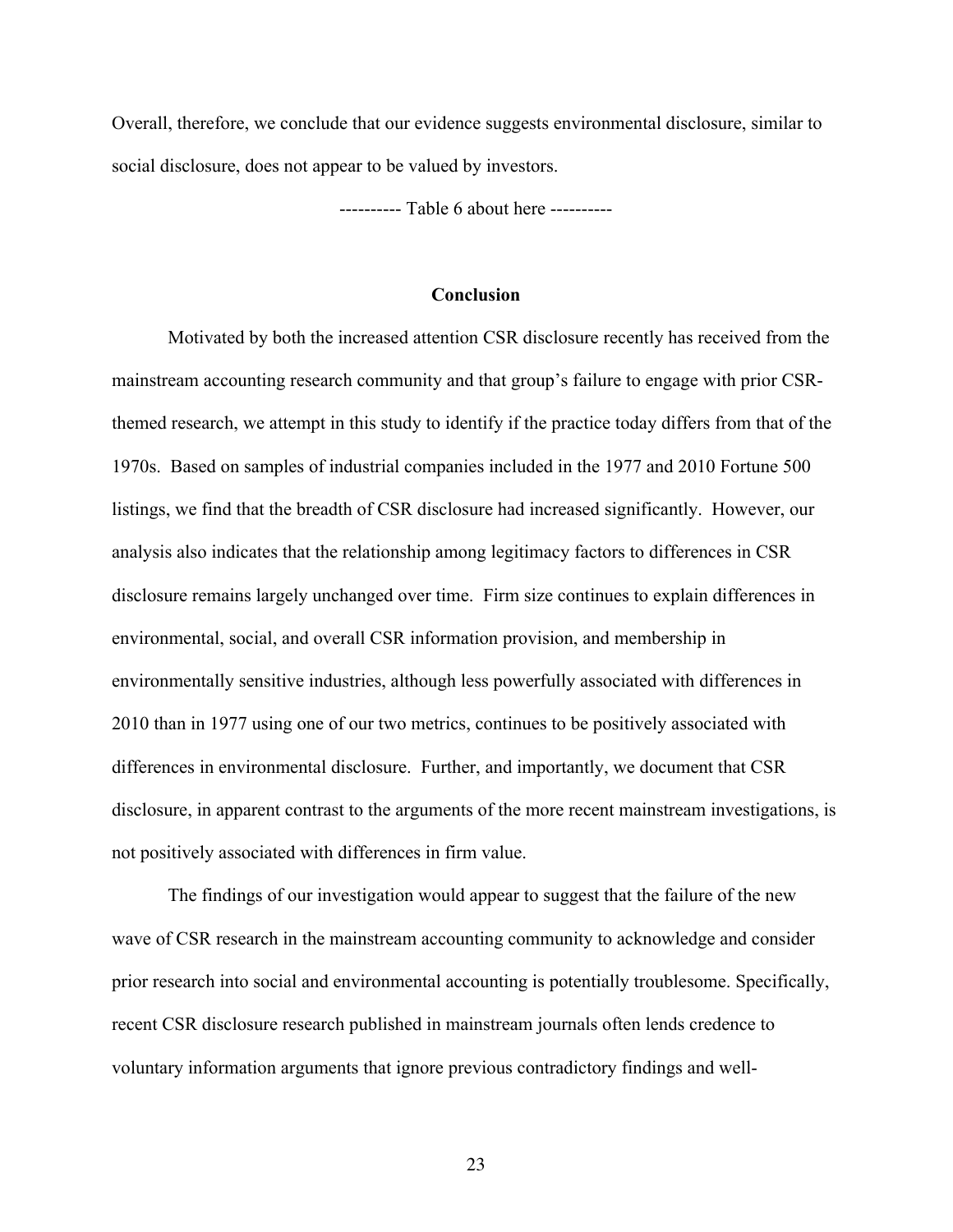established alternative explanations for observed empirical relationships. Indeed, the new wave's unquestioned acceptance that the disclosure is about informing investors as opposed to being, as argued in much of the prior CSR-themed research, a tool of legitimation and image enhancement makes it, we believe, less likely that such disclosure will ever move meaningfully toward transparent accountability.

Like all studies, our investigation suffers from certain limitations. We explore changes in CSR disclosure only for industrial firms and as such we cannot generalize findings to companies in other industries. Similarly, we focus only on companies in the United States. Interest in corporate social responsibility, in general, and in CSR disclosure more particularly is argued to vary across regions (see, e.g., Simnett *et al*., 2009; Dhaliwal *et al*., 2012), and as such, differing relationships may hold in other countries. Finally, our disclosure metrics are limited by the availability of firm-specific information provided by Ernst  $\&$  Ernst. Richer disclosure measures may reveal patterns we are not able to capture. Extensions of our analysis along any of these lines, therefore, would appear to be warranted.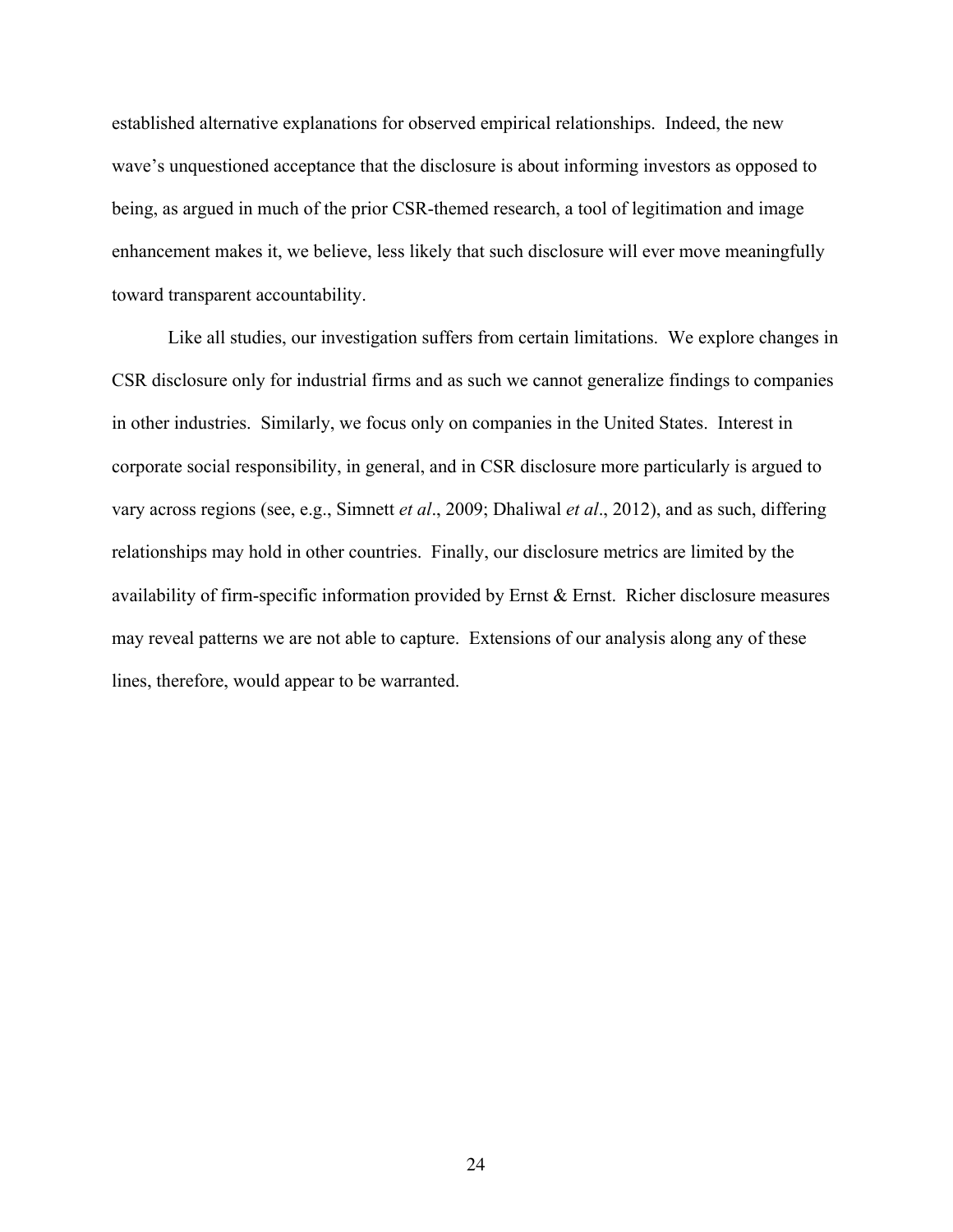#### **References**

- Aboody, D., Barth, M.E., and Kasznik, R. (2004), "SFAS No. 123 stock compensation expense and equity market values", *The Accounting Review*, Vol. 79 No. 2, pp. 251-275.
- Aerts, W. and Cormier, D. (2009), "Media legitimacy and corporate environmental communication" *Accounting, Organizations and Society*, Vol. 34 No. 1, pp. 1-27.
- Anderson, J.C. and Frankle, A.W. (1980), "Voluntary social reporting: An iso-beta portfolio analysis" *The Accounting Review*, Vol. 55 No. 3, pp. 467-479.
- Ballou, B., Heitger, H.L., and Landes, C.E. (2006), "The future of corporate sustainability reporting", *Journal of Accountancy,* Vol. 200 No. 6, pp. 65-74.
- Barth, M.E. and McNichols, M.F. (1994), "Estimation and market valuation of environmental liabilities relating to Superfund sites", *Journal of Accounting Research*, Vol. 32 No. 3, pp. 177-209.
- Barth, M., McNichols, M.F, and Wilson, P. (1997), "Factors influencing firms' disclosures about environmental liabilities", *Review of Accounting Studies*, Vol. 2, pp. 35-64.
- Beatty, A. and Liao, S. (2013), "Why do U.S. multinational's voluntary geographical employment disclosures tell us?", paper presented at the Harvard/JAE Corporate Accountability Reporting Conference, Boston.
- Belkaoui, A. (1976), "The impact of the disclosure of the environmental effects of organizational behavior on the market", *Financial Management*, Winter, pp. 26-31.
- Brammer, S. and Millington, A. (2005), "Corporate reputation and philanthropy: An empirical analysis" *Journal of Business Ethics*, Vol. 61 No. 1, pp. 29-44.
- Brown, D.L., Guidry, R.P., and Patten, D.M. (2010), "Sustainability reporting and perceptions of corporate reputation: An analysis using *Fortune* most admired scores", *Advances in Environmental Accounting and Management*, Vol. 4, pp. 83-104.
- Buhr, N. (2007), "Histories and rationales for sustainability reporting", in Unerman, J., Bebbington, J., and O'Dwyer, B. (Eds.), *Sustainability Accounting and Accountability*, Routledge, London, pp. 57-69.
- Buzby, S. L. and Falk, H. (1979), "Demand for social responsibility information by university investors", *The Accounting Review*, Vol. 54 No. 1, pp. 23-37.
- Cahan, S.F., Chavis, B.M., Elmendorf, R.G. (1997) "Earnings management of chemical firms in response to political costs from environmental legislation", Journal of Accounting Auditing & Finance, Vol. 12 No. 1, pp.37-65.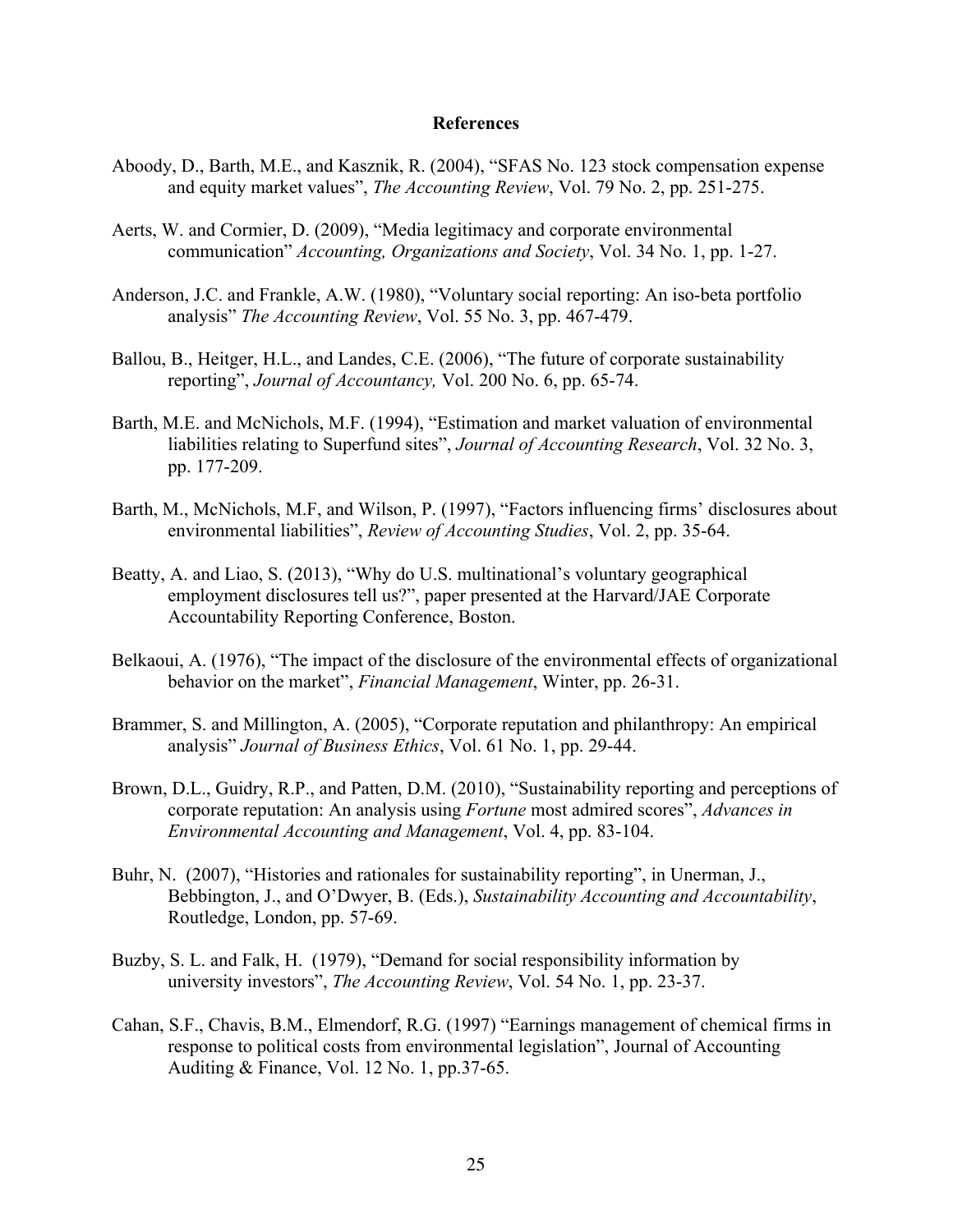- Chatterji, A., Levine, D., and Toffel, M.W. (2009), "How well do social ratings actually measure corporate social responsibility?", *Journal of Economics and Management Strategy*, Vol. 18 No. 1, pp. 125-169.
- Cho, C. H., Freedman, M., and Patten, D.M. (2012), "Corporate disclosure of environmental capital expenditures: A test of alternative theories", *Accounting, Auditing and Accountability Journal*, Vol. 25 No. 3, pp. 486-507.
- Cho, C.H., Guidy, R.P., Hageman, A.M., and Patten, D.M. (2012), "Do actions speak louder than words? An empirical investigation of corporate environmental reputation", *Accounting Organizations and Society*, Vol. 37 No. 1, pp. 14-25.
- Cho, C.H., Michelon, G., and Patten, D.M. (2012), "Impression management in sustainability reports: An empirical investigation of the use of graphs", *Accounting and the Public Interest*, Vol. 12, pp. 16-37.
- Cho, C.H. and Patten, D.M. (2007), "The role of environmental disclosures as tools of legitimacy: A research note", *Accounting, Organizations and Society*, Vol. 32 Nos. 7/8, pp. 639-647.
- Cho, C. H. and Patten, D.M. (2008), "Did the GAO get it right? Another look at corporate environmental disclosure", *Social and Environmental Accountability Journal*, Vol. 28 No. 1, pp. 21-32.
- Clarkson, P.M., Li, Y., and Richardson, G.D. (2004), "The market valuation of environmental capital expenditures by pulp and paper companies", *The Accounting Review*, Vol. 79 No. 2, pp. 329-353.
- Cooper, S.M. and Owen, D.L. (2007), "Corporate social reporting and stakeholder accountability: The missing link", *Accounting, Organizations and Society*, Vol. 32 Nos. 7-8, pp. 649-667.
- Cowen, S. S., Ferreri, L. B., and Parker, L. D. (1987), "The impact of corporate characteristics on social responsibility disclosure: A typology and frequency-based analysis", *Accounting, Organizations and Society*, Vol. 12, No. 2, pp. 111-122.
- Deegan, C. (2002), "The legitimising effect of social and environmental disclosures: A theoretical foundation", *Accounting, Auditing and Accountability Journal*, Vol. 15 No. 2, pp. 282-311.
- Deegan, C. (2007), "Organizational legitimacy as a motive for sustainability reporting", in Unerman, J., Bebbington, J., and O'Dwyer, B. (Eds.), *Sustainability Accounting and Accountability*, Routledge, London, pp. 127-149.
- Deegan, C. and Soltys, S. (2007), "Social accounting research: An Australian perspective", *Accounting Forum*, Vol. 31 No. 1, pp. 73-89.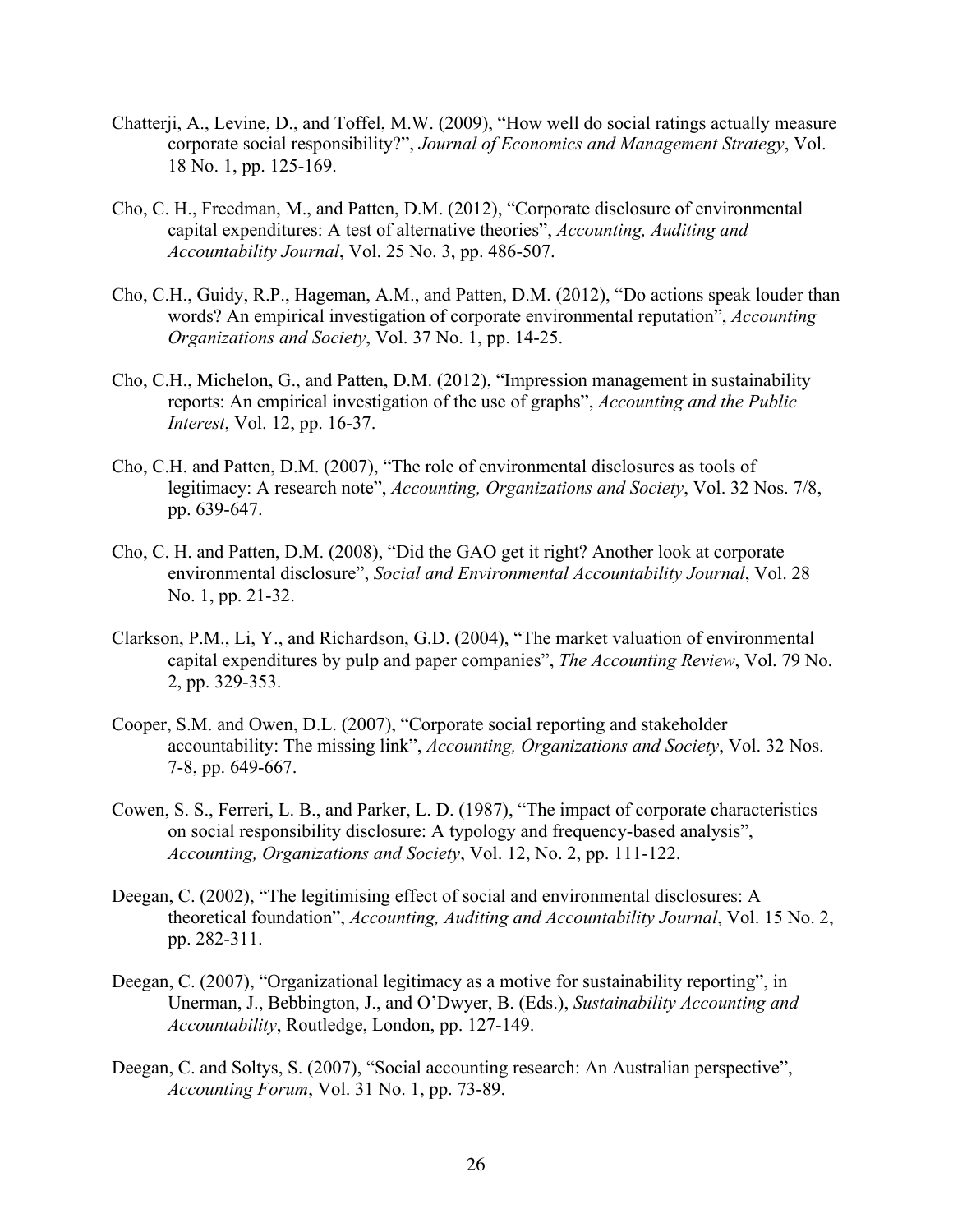- Dhaliwal, D.S., Li, O.Z., Tsang, A., and Yang, G.Y. (2011), "Voluntary nonfinancial disclosure and the cost of equity capital: the initiation of corporate social responsibility reporting", *The Accounting Review*, Vol. 86 No. 1, pp. 59-100.
- Dhaliwal, D.S., Radhakrishnan, S., Tsang, A., and Yang, Y.G. (2012), "Nonfinancial disclosure and analyst forecast accuracy: International evidence on corporate social responsibility disclosure", *The Accounting Review*, Vol. 87 No. 3, pp. 723-759.
- Ernst & Ernst. (1978), *Social Responsibility Disclosure*. Ernst & Ernst, Cleveland, OH.
- Evans III, J.H. (2012), "Introduction", *The Accounting Review*, Vol. 87 No. 2, pp. 721-722.
- Gamble, G.O., Hsu, K., Kite, D., and Radtke, R.R. (1995), "Environmental disclosures in annual reports and 10Ks: An examination", *Accounting Horizons*, Vol. 9 No. 3, 34-54.
- Gray, R. (2006), "Social, environmental and sustainability reporting and organizational value creation? Whose value? Whose creation?", *Accounting, Auditing and Accountability Journal,* Vol. 19 No. 6, pp. 793-819.
- Gray, R.H., Kouhy, R., and Lavers, S. (1995), "Corporate social and environmental reporting: A review of the literature and a longitudinal study of UK disclosure", *Accounting, Auditing and Accountability Journal*, Vol. 8 No. 2, pp. 47-77.
- Guidry, R.P. and Patten, D.M. (2010), "Market reactions to the first-time issuance of corporate sustainability reports: Evidence that quality matters", *Sustainability Accounting, Management and Policy Journal*, Vol. 1 No. 1, pp. 33-50.
- Hackston, D. and Milne, M.J. (1996), "Some determinants of social and environmental disclosures in New Zealand companies, *Accounting, Auditing and Accountability Journal*, Vol. 9 No. 1, pp. 77-108.
- Haigh, M. and Hazelton, J. (2004), "Financial markets: A tool for social responsibility?", *Journal of Business Ethics*, Vol. 52 No. 1, pp. 59-71.
- Healy, P. and Serafeim, G., (2013), "Causes and consequences of firms' self-reported anticorruption efforts", paper presented at the Harvard/JAE Corporate Accountability Reporting Conference, Boston.
- Holder-Webb, L, Cohen, J.R., Nath, L., and Wood, D. (2009), "The supply of corporate social responsibility disclosures among U.S. firms", *Journal of Business Ethics*, Vol. 84, pp. 497-527.
- Hughes II, K.E. (2000), "The value relevance of nonfinancial measures of air pollution in the electric utility industry", *The Accounting Review*, Vol. 75 No. 2, pp. 209-228.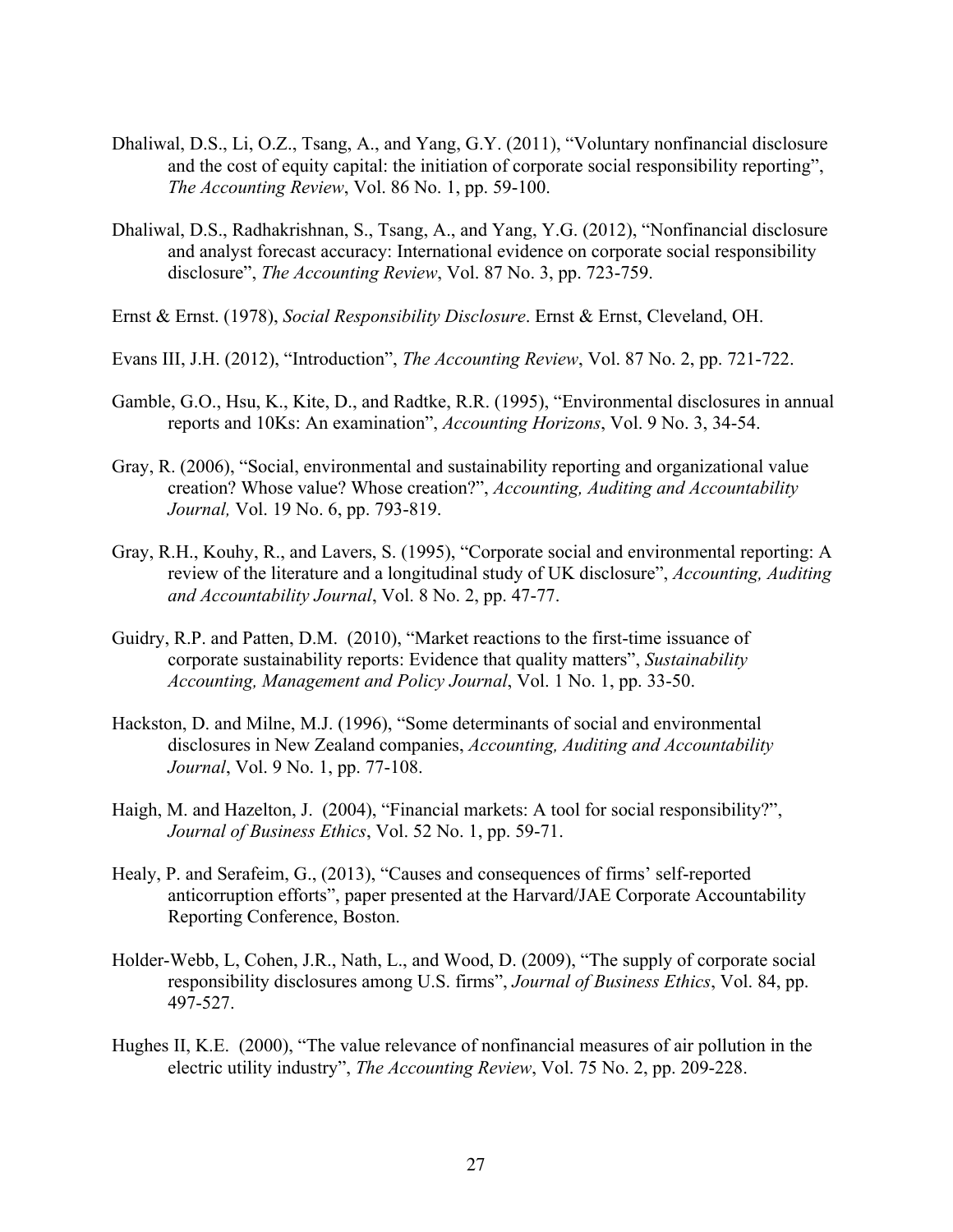- Ingram, R.W. (1978), "An investigation of the information content of (certain) social responsibility disclosures", *Journal of Accounting Research*, Vol. 16 No. 2, pp. 270-285.
- Ingram, R.W. and Frazier, K. (1980), "Environmental performance and corporate disclosure", *Journal of Accounting Research*, Vol. 18, No. 2, pp. 614-622.
- Jones, S., Frost, G., Loftus, J., and Van Der Laan, S. (2007), "An empirical investigation of the market returns and financial performance of entities engaged in sustainability reporting", *Australian Accounting Review,* Vol. 17 No. 1, pp. 78-87.
- KPMG. (2005), *KPMG International Survey of Corporate Responsibility Reporting 2005*, KPMG International, Amstelveen, The Netherlands.
- KPMG. (2011), *KPMG International Survey of Corporate Responsibility Reporting 2011*, KPMG International, Amstelveen, The Netherlands.
- Lindblom, C. (1994), "The implication of organizational legitimacy for corporate social performance and disclosure", paper presented at the Critical Perspective on Accounting Conference, New York.
- Milne, M.J. and Patten, D.M. (2002), "Securing organizational legitimacy: An experimental decision case examining the impact of environmental disclosures", *Accounting, Auditing and Accountability Journal*, Vol. 15 No. 3, pp. 372-405.
- Moser, D.V. and Martin, P.R. (2012), "A broader perspective on corporate social responsibility research in accounting", *The Accounting Review*, Vol. 87 No. 2, pp. 797-806.
- Murray, A., Sinclair, D., Power, D., and Gray, R. (2006), "Do financial markets care about social and environmental disclosure? Further evidence and exploration from the UK", *Accounting, Auditing and Accountability Journal*, Vol. 19 No. 2, pp. 228-255.
- Patten, D.M. (1991), "Exposure, legitimacy, and social disclosure", *Journal of Accounting and Public Policy*, Vol. 10 No. 4, pp. 297-308.
- Patten, D.M. (1992), "Intra-industry environmental disclosures in response to the Alaskan oil spill: A note on legitimacy theory", *Accounting, Organizations and Society*, Vol. 17 No. 5, pp. 471-475.
- Patten, D.M. (2000), "Changing Superfund disclosure and its relation to the provision of other environmental information", *Advances in Environmental Accounting and Management*, Vol. 1, pp. 101-121.
- Patten, D.M. (2002), "The relation between environmental performance and environmental disclosure: A research note", *Accounting, Organizations and Society,* Vol. 27 No. 8, pp. 763-773.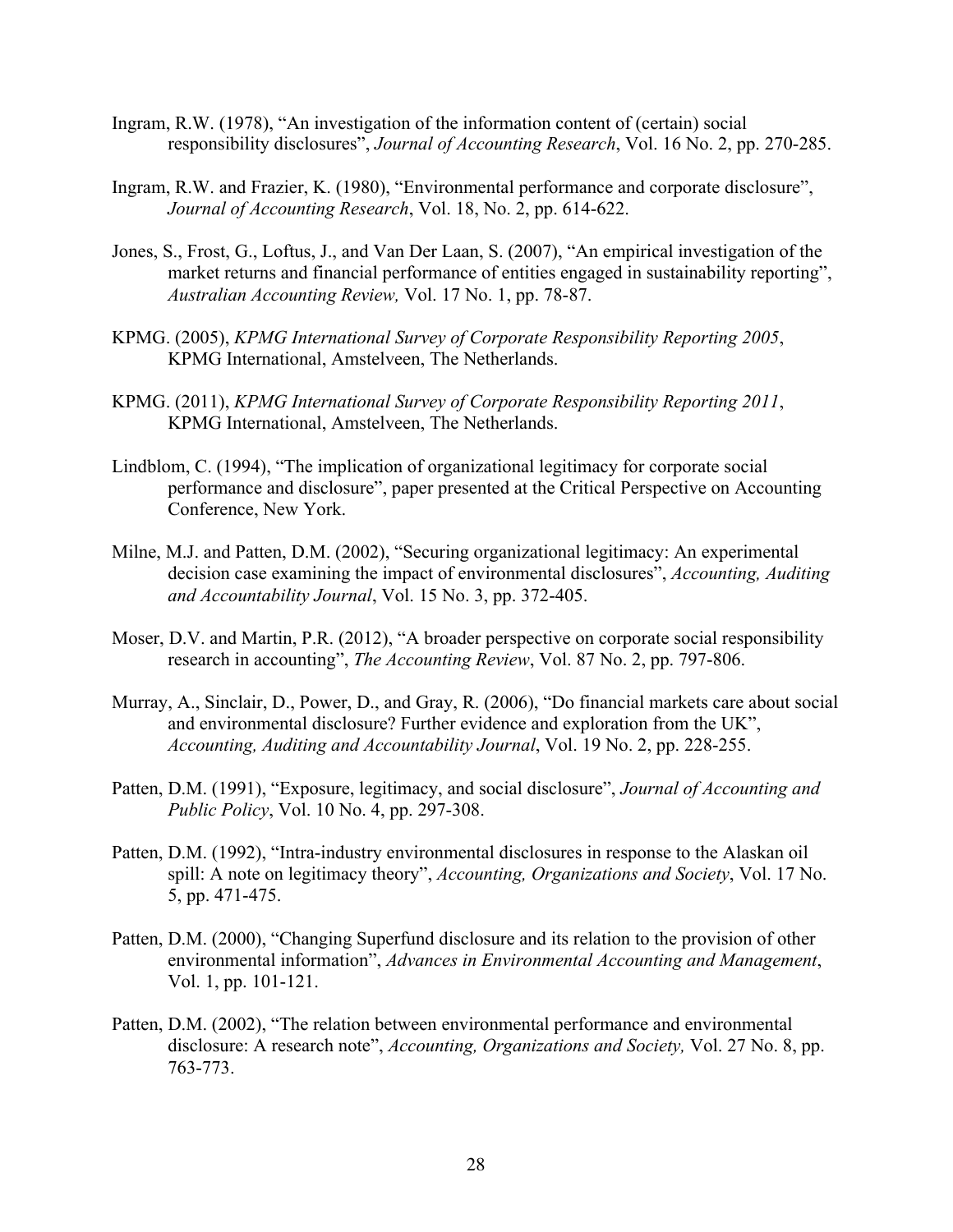- Patten, D.M. (2012), "White tigers, zoos, and sustainability reporting: A cynical reflection", *Social and Environmental Accountability Journal*, Vol. 32 No. 1, pp. 17-25.
- Patten, D. M. (2013), "Lessons from the third wave: A reflection on the rediscovery of corporate social responsibility by the mainstream accounting research community", *Financial Reporting*, Vol. 2, pp. 9-26.
- Patten, D. M. and Zhao, N. (2014), "Standalone CSR reporting by U.S. retail companies", *Accounting Forum*, Vol. 38, No. 2, pp. 132-144.
- Ramanathan, K. (1976), "Toward a theory of corporate social accounting", *The Accounting Review*, Vol. 51 No. 3, pp. 516-528.
- Roberts, R.W. (1992), "Determinants of corporate social responsibility disclosure: An application of stakeholder theory", *Accounting, Organizations and Society,* Vol. 17 No. 6, pp. 595-612.
- Simnett, R., Vanstraelen, A., and Chua, W.F. (2009), "Assurance on sustainability reports: An international comparison", *The Accounting Review*, Vol. 84 No. 3, pp. 937-967.
- Spicer, B.H. (1978), "Investors, corporate social performance and information disclosure: an empirical study", *The Accounting Review*, Vol. 53 No. 1, pp. 94-111.
- Wiseman, J. (1982), "An evaluation of environmental disclosures made in corporate annual reports", *Accounting, Organizations and Society*, Vol. 7 No. 1, pp. 53-63.
- Wolf, S.M. (1996). "Fear and loathing about the public right to know: the surprising success of the Emergency Planning and Community Right-to-Know Act", Journal of Land Use & Environmental Law, Vol. 11 No. 2, pp. 217-324.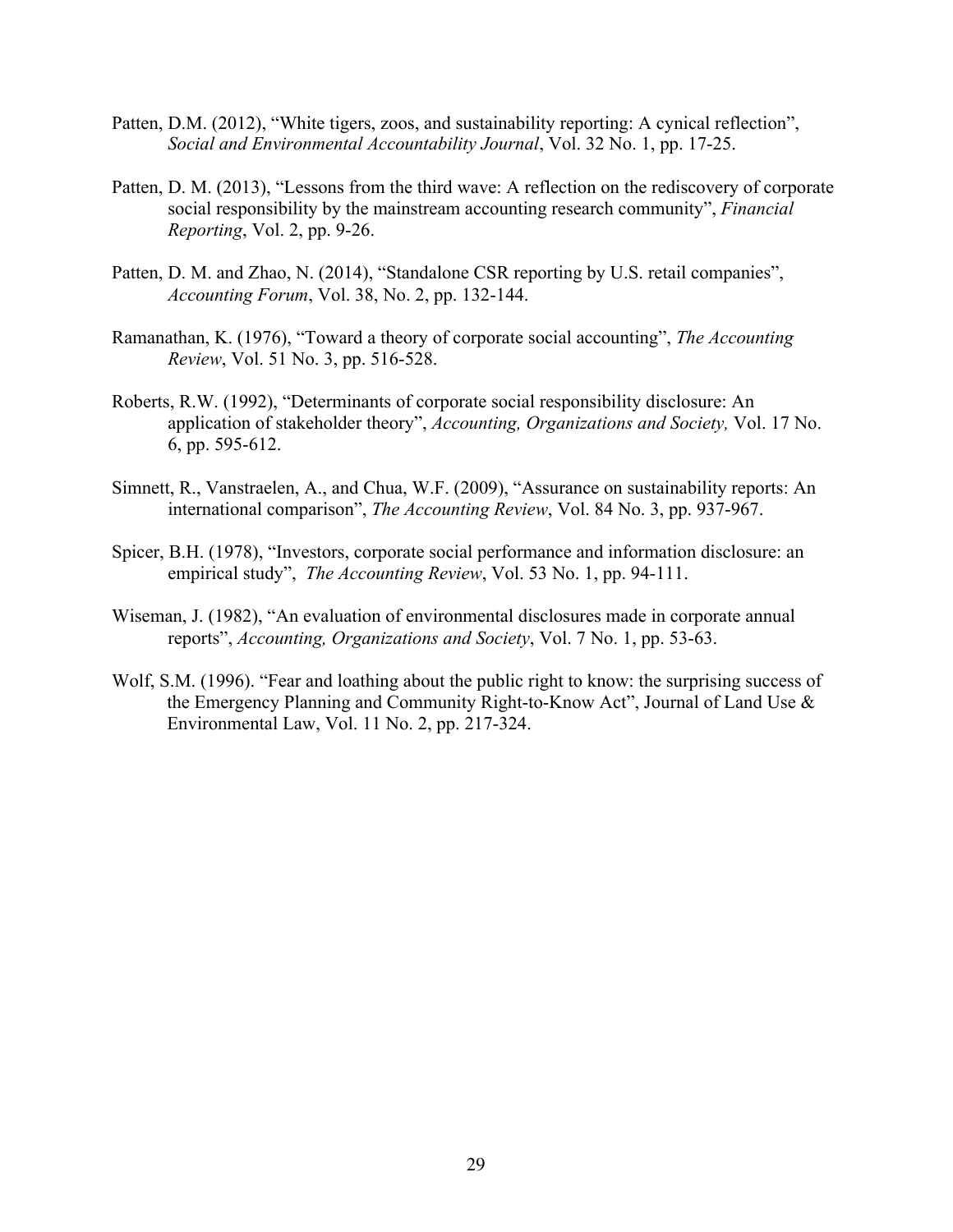# **Table 1**

| <b>Panel A - Total Disclosure</b>         |       |           |        |                   |
|-------------------------------------------|-------|-----------|--------|-------------------|
| <b>Content Scores</b>                     | Mean  | Std. Dev. | t-stat | sig. <sup>a</sup> |
| 1977                                      | 6.99  | 4.98      |        |                   |
| 2010                                      | 14.54 | 6.37      | 13.467 | .000              |
| <b>Weighted Scores</b>                    | Mean  | Std. Dev. | t-stat | sig.              |
| 1977                                      | 6.13  | 3.88      |        |                   |
| 2010                                      | 11.98 | 3.98      | 15.186 | .000              |
| <b>Panel B - Environmental Disclosure</b> |       |           |        |                   |
| <b>Content Scores</b>                     | Mean  | Std. Dev. | t-stat | sig. <sup>a</sup> |
| 1977                                      | 2.04  | 1.55      |        |                   |
| 2010                                      | 4.92  | 1.90      | 16.890 | .000              |
| <b>Weighted Scores</b>                    | Mean  | Std. Dev. | t-stat | sig.              |
| 1977                                      | 2.64  | 1.95      |        |                   |
| 2010                                      | 4.29  | 1.66      | 9.334  | .000              |
| <b>Panel C - Social Disclosure</b>        |       |           |        |                   |
| <b>Content Scores</b>                     | Mean  | Std. Dev. | t-stat | sig. <sup>a</sup> |
| 1977                                      | 4.94  | 4.27      |        |                   |
| 2010                                      | 9.61  | 4.98      | 10.285 | .000              |
| <b>Weighted Scores</b>                    | Mean  | Std. Dev. | t-stat | sig.              |
| 1977                                      | 3.49  | 2.74      |        |                   |
| 2010                                      | 7.67  | 2.79      | 15.451 | .000              |

**Tests of Differences in the Breadth of CSR Disclosure**

Sample size is 205 firms from 1977 and 213 from 2010.

<sup>a</sup> Significance levels are two-tailed.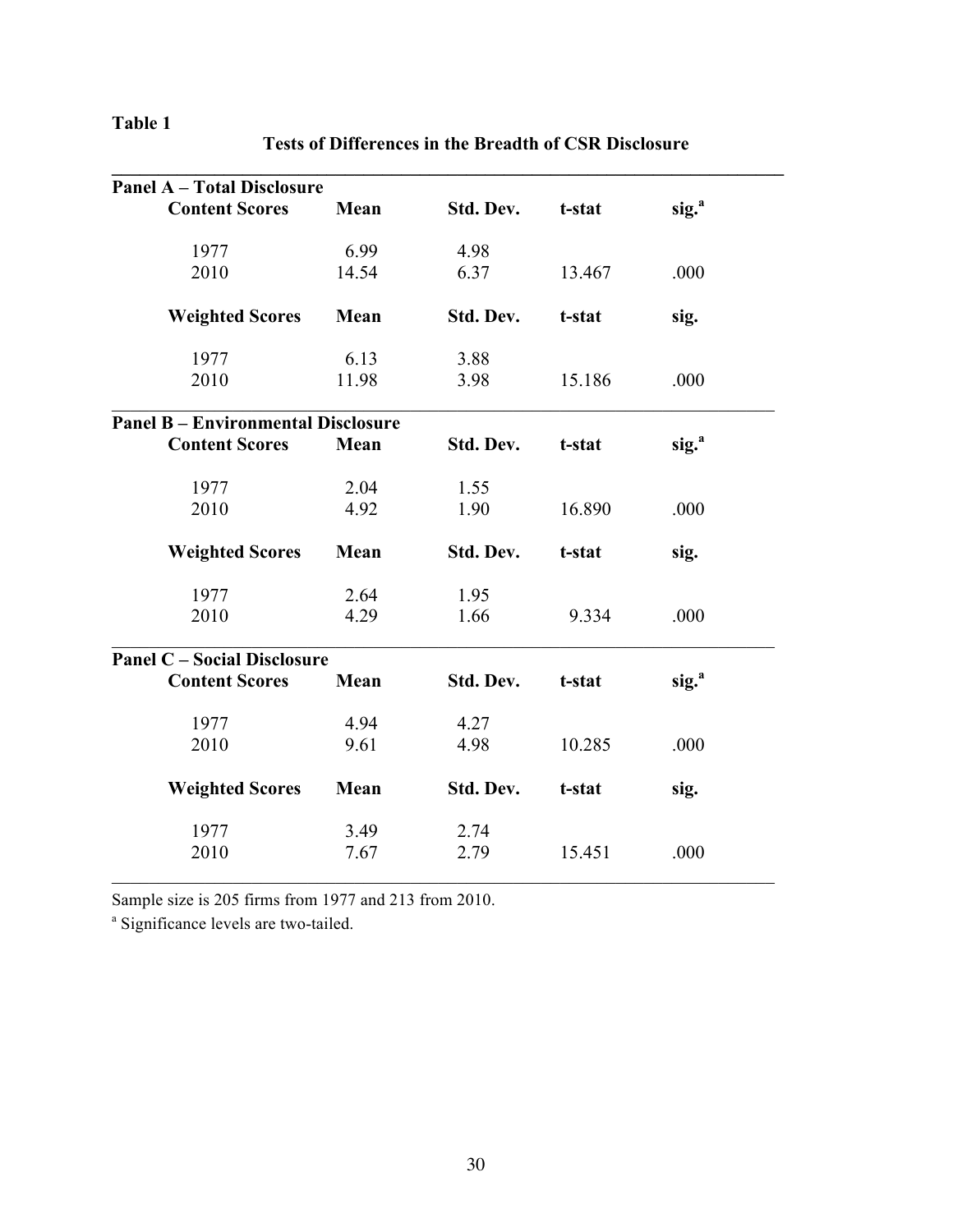|                 | <b>Content</b><br><b>Scores</b> | Weighted<br><b>Scores</b> |
|-----------------|---------------------------------|---------------------------|
| Constant        | 10.310<br>$(12.335)$ ***        | 8.166<br>$(14.282)$ ***   |
|                 |                                 |                           |
| Year            | 7.593                           | 5.771                     |
|                 | $(6.654)$ ***                   | $(7.382)$ ***             |
| <b>SizeRank</b> | $-0.035$                        | $-0.024$                  |
|                 | $(-5.505)$ ***                  | $(-5.580)$ ***            |
| <b>ESI</b>      | 0.764                           | 1.250                     |
|                 | (1.012)                         | $(2.415)$ **              |
| Year*SizeRank   | 0.002                           | 0.004                     |
|                 | (0.267)                         | (0.730)                   |
| Year*ESI        | $-0.346$                        | $-0.738$                  |
|                 | $(-0.316)$                      | $(-0.984)$                |
| $\mathbf n$     | 418                             | 418                       |
| Adj. $R^2$      | .390                            | .439                      |

**Table 2 Tests for Changes in Legitimacy Relationships – Total CSR Disclosure**

 $\mathcal{L}_\text{max} = \mathcal{L}_\text{max} = \mathcal{L}_\text{max} = \mathcal{L}_\text{max} = \mathcal{L}_\text{max} = \mathcal{L}_\text{max} = \mathcal{L}_\text{max} = \mathcal{L}_\text{max} = \mathcal{L}_\text{max} = \mathcal{L}_\text{max} = \mathcal{L}_\text{max} = \mathcal{L}_\text{max} = \mathcal{L}_\text{max} = \mathcal{L}_\text{max} = \mathcal{L}_\text{max} = \mathcal{L}_\text{max} = \mathcal{L}_\text{max} = \mathcal{L}_\text{max} = \mathcal{$ 

Dependent variables are the total CSR disclosure content and weighted scores, respectively. t-statistics in parentheses beneath parameter estimates.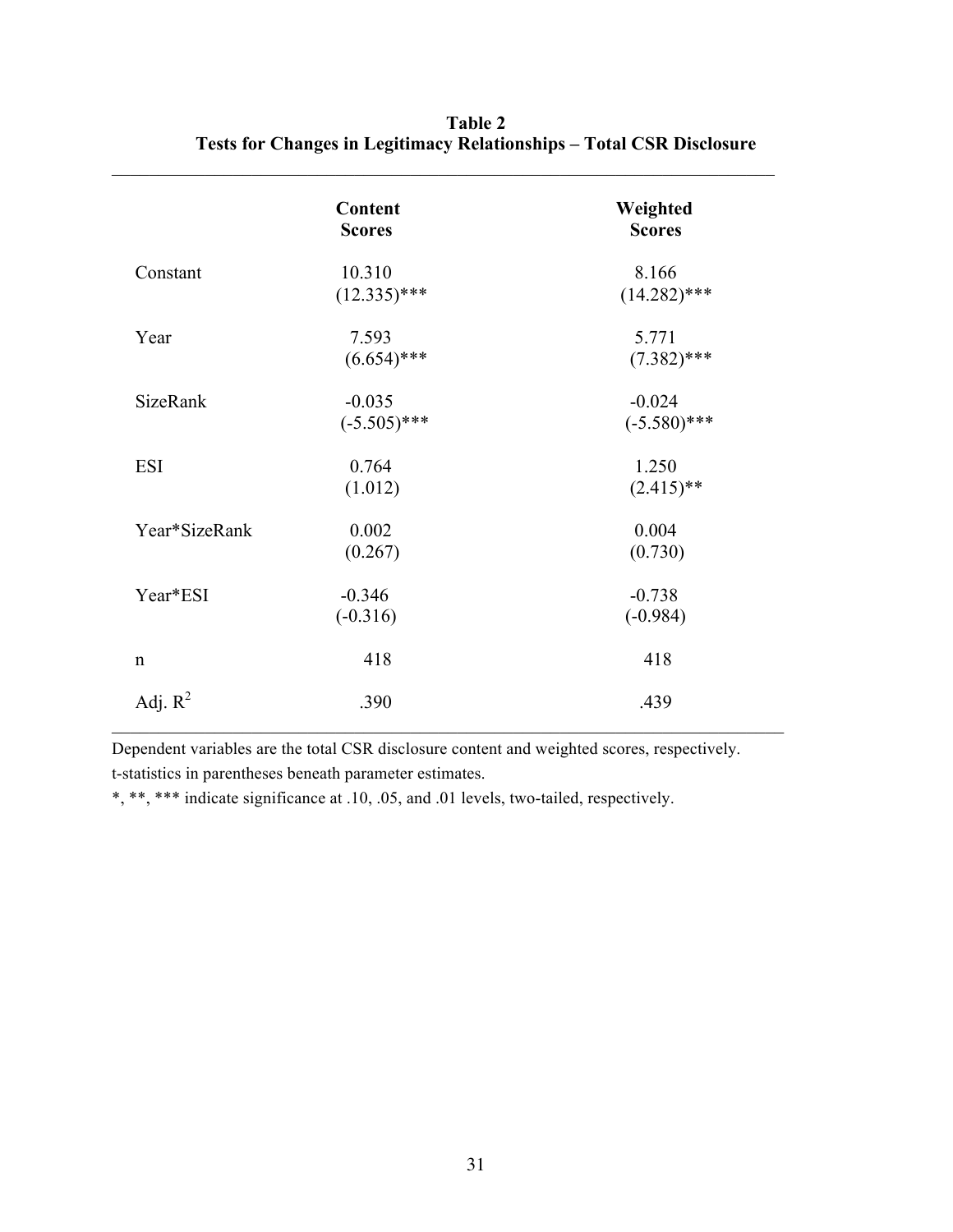|                 | <b>Environmental</b> |                | <b>Social</b>  |                |  |
|-----------------|----------------------|----------------|----------------|----------------|--|
|                 | <b>Content</b>       | Weighted       | Content        | Weighted       |  |
|                 | <b>Scores</b>        | <b>Scores</b>  | <b>Scores</b>  | <b>Scores</b>  |  |
| Constant        | 2.528                | 3.028          | 7.783          | 5.138          |  |
|                 | $(10.004)$ ***       | $(11.502)$ *** | $(11.375)$ *** | $(12.568)$ *** |  |
| Year            | 2.974                | 1.735          | 4.619          | 4.041          |  |
|                 | $(8.608)$ ***        | $(4.821)$ ***  | $(4.937)$ ***  | $(7.230)$ ***  |  |
| <b>SizeRank</b> | $-0.008$             | $-0.008$       | $-0.027$       | $-0.016$       |  |
|                 | $(-4.266)$ ***       | $(-4.128)$ *** | $(-5.139)$ *** | $(-5.147)$ *** |  |
| <b>ESI</b>      | 0.968                | 1.240          | $-0.203$       | 0.012          |  |
|                 | $(4.230)$ ***        | $(5.200)$ ***  | $(-0.328)$     | (0.031)        |  |
| Year*SizeRank   | 0.001                | 0.002          | 0.002          | 0.002          |  |
|                 | (0.288)              | (0.833)        | (0.220)        | (0.451)        |  |
| Year*ESI        | $-0.280$             | $-0.724$       | $-0.066$       | $-0.004$       |  |
|                 | $(-0.845)$           | $(-2.099)$ **  | $(-0.073)$     | $(-0.007)$     |  |
| $\mathbf n$     | 418                  | 418            | 418            | 418            |  |
| Adj. $R^2$      | .483                 | .277           | .285           | .427           |  |

| Table 3                                                                      |
|------------------------------------------------------------------------------|
| <b>Tests for Changes in Legitimacy Relations – Separate Disclosure Areas</b> |

 $\_$  , and the set of the set of the set of the set of the set of the set of the set of the set of the set of the set of the set of the set of the set of the set of the set of the set of the set of the set of the set of th

Dependent variables are environmental and social disclosure content and weighted scores, respectively. t-statistics in parentheses beneath parameter estimates.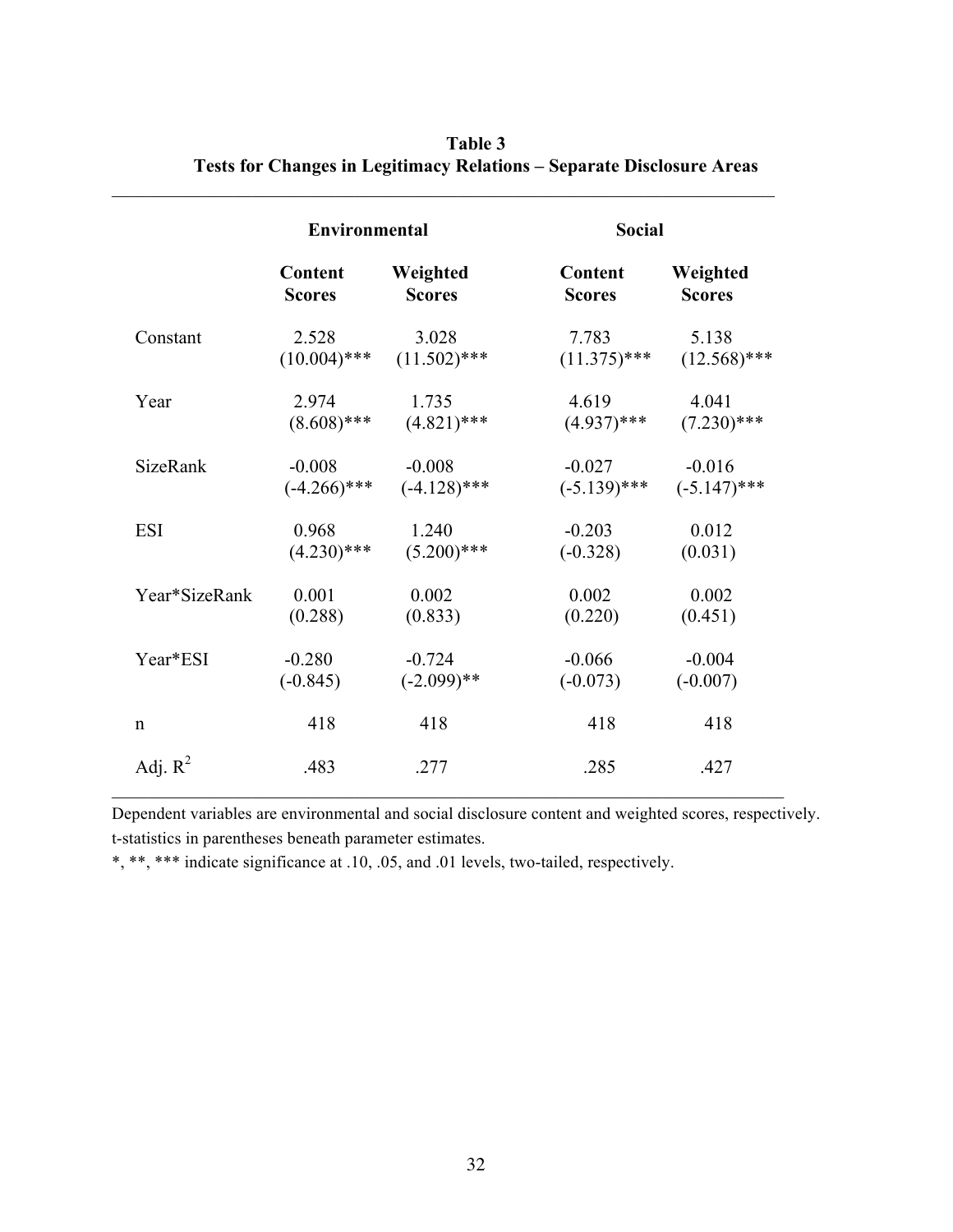|                          | <b>Content</b><br><b>Scores</b> | Weighted<br><b>Scores</b>  |
|--------------------------|---------------------------------|----------------------------|
| Constant                 | $-7.627$<br>$-(2.553)**$        | $-5.808$<br>$(2.524)$ ***  |
| Year                     | 33.318<br>$(7.502)$ ***         | 31.139<br>$(5.820)$ ***    |
| <b>Total Assets</b>      | 0.531<br>$(6.463)$ ***          | 0.527<br>$(6.457)$ ***     |
| <b>Total Liabilities</b> | $-0.834$<br>$(-7.391)$ ***      | $-0.823$<br>$(-7.327)$ *** |
| <b>EBIT</b>              | 3.949<br>$(13.010)$ ***         | 3.943<br>$(13.100)$ ***    |
| <b>CSR</b> Disclosure    | $-0.171$<br>$(-0.572)$          | $-0.509$<br>$(-1.339)$     |
| Year*CSR Disclosure      | 0.281<br>(0.745)                | 0.643<br>(1.215)           |
| $\mathbf n$              | 418                             | 418                        |
| Adj. $R^2$               | .652                            | .653                       |

**Table 4 Tests for Changes in Market Valuation using Total Disclosure Score**

 $\_$  , and the set of the set of the set of the set of the set of the set of the set of the set of the set of the set of the set of the set of the set of the set of the set of the set of the set of the set of the set of th

Dependent variable is the market value of equity.

The specific CSR disclosure metric employed in each model is indicated in the column heading. t-statistics in parentheses beneath parameter estimates.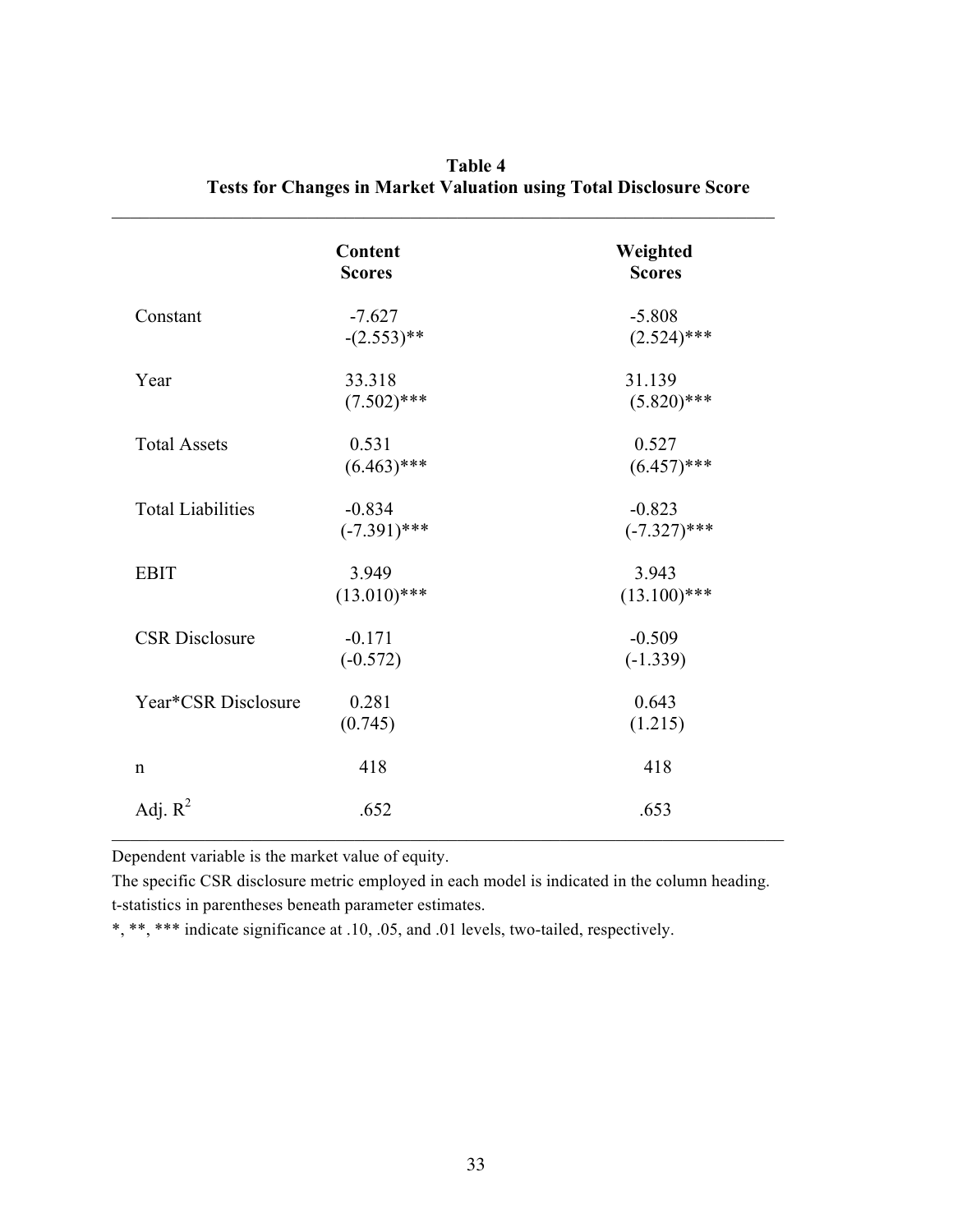|                          | <b>Environmental</b> |                | <b>Social</b>  |                |
|--------------------------|----------------------|----------------|----------------|----------------|
|                          | <b>Content</b>       | Weighted       | Content        | Weighted       |
|                          | <b>Scores</b>        | <b>Scores</b>  | <b>Scores</b>  | <b>Scores</b>  |
| Constant                 | $-4.742$             | $-4.345$       | $-8.990$       | $-8.413$       |
|                          | $(-1.669)*$          | $(-1.504)$     | $(-3.194)$ *** | $(-2.897)$ *** |
| Year                     | 29.570               | 33.226         | 35.174         | 32.637         |
|                          | $(6.334)$ ***        | $(7.098)$ ***  | $(8.962)$ ***  | $(6.666)$ ***  |
| <b>Total Assets</b>      | 0.543                | 0.538          | 0.529          | 0.526          |
|                          | $(6.666)$ ***        | $(6.613)$ ***  | $(6.432)$ ***  | $(6.426)$ ***  |
| <b>Total Liabilities</b> | $-0.841$             | $-0.838$       | $-0.830$       | $-0.820$       |
|                          | $(-7.506)$ ***       | $(-7.478)$ *** | $(-7.357)$ *** | $(7.290)$ ***  |
| <b>EBIT</b>              | 3.954                | 3.958          | 3.931          | 3.915          |
|                          | $(13.177)$ ***       | $(13.198)$ *** | $(12.897)$ *** | $(12.945)$ *** |
| Disclosure Score         | $-2.324$             | $-1.872$       | 0.070          | $-0.083$       |
|                          | $(-2.422)$ **        | $(-2.460)$ **  | (0.201)        | $(-0.154)$     |
| Year*Disclosure          | 2.732                | 1.430          | 0.055          | 0.451          |
|                          | $(2.214)$ **         | (1.237)        | (0.122)        | (0.601)        |
| $\mathsf{n}$             | 418                  | 418            | 418            | 418            |
| Adj. $R^2$               | .657                 | .657           | .652           | .652           |

| Table 5                                                                      |
|------------------------------------------------------------------------------|
| <b>Tests for Changes in Market Valuation using Separate Disclosure Areas</b> |

 $\_$  , and the set of the set of the set of the set of the set of the set of the set of the set of the set of the set of the set of the set of the set of the set of the set of the set of the set of the set of the set of th

Dependent variable is the market value of equity.

The specific CSR disclosure metric employed in each model is indicated in the column headings. t-statistics in parentheses beneath parameter estimates.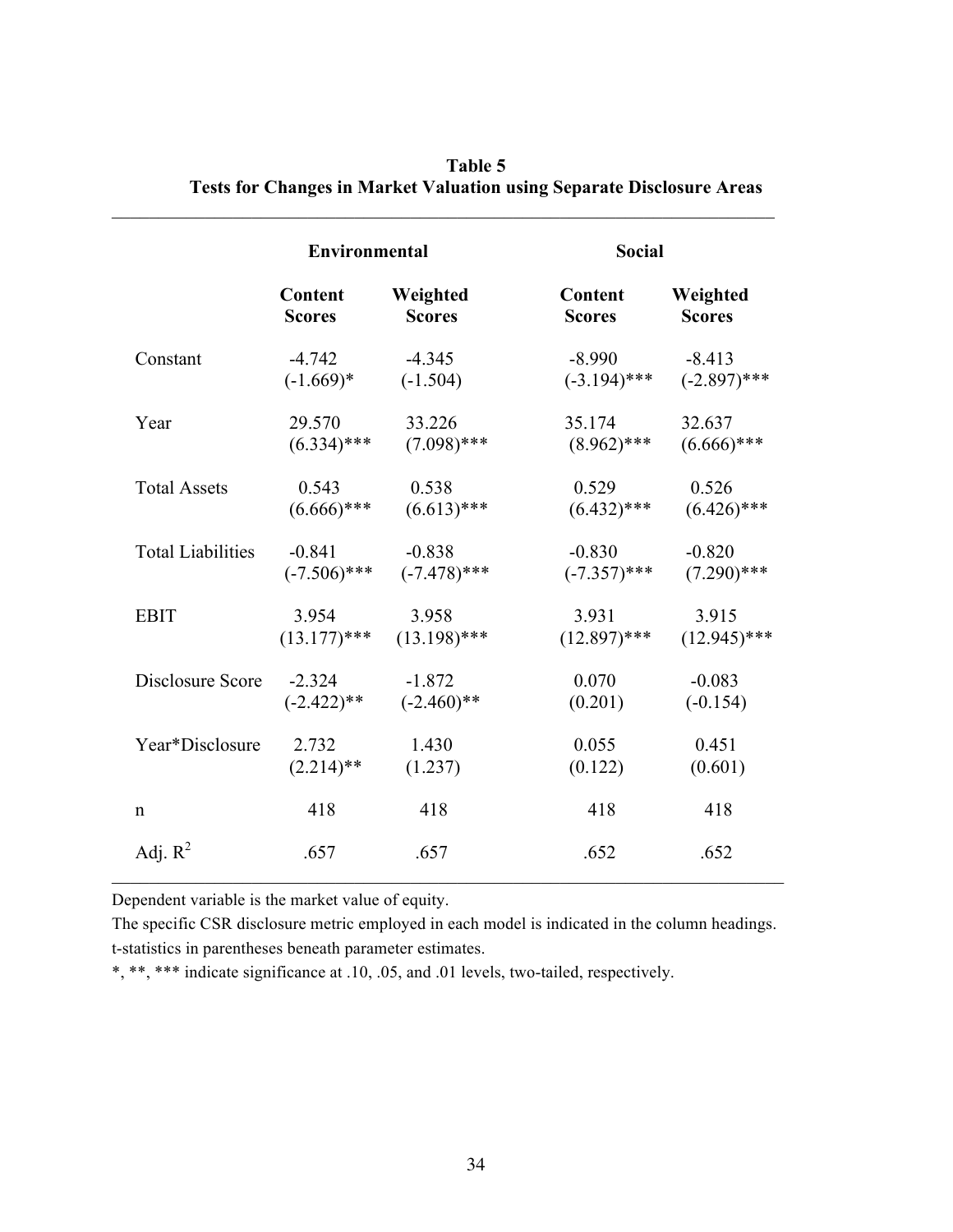|                                  | <b>Content</b><br><b>Scores</b> | Weighted<br><b>Scores</b>  |
|----------------------------------|---------------------------------|----------------------------|
| Constant                         | 14.495<br>$(3.024)$ ***         | 21.416<br>$(4.645)$ ***    |
| <b>Total Assets</b>              | 0.312<br>$(2.743)$ ***          | 0.304<br>$(2.678)$ ***     |
| <b>Total Liabilities</b>         | $-0.512$<br>$(-3.494)$ ***      | $-0.500$<br>$(-3.411)$ *** |
| <b>EBIT</b>                      | 5.736<br>$(10.502)$ ***         | 5.694<br>$(10.504)$ ***    |
| <b>Environmental Disclosure</b>  | 0.582<br>(0.700)                | $-0.999$<br>$(-1.062)$     |
| <b>Environmental Performance</b> | 1.264<br>(1.055)                | 1.762<br>(1.476)           |
| $\mathbf n$                      | 196                             | 196                        |
| Adj. $R^2$                       | .756                            | .756                       |

### **Table 6 Tests for Relationship of Environmental Disclosure to Market Valuation Controlling for Environmental Performance – 2010 Sample Only**

Dependent variable is the market value of equity.

The specific CSR disclosure metric employed in each model is indicated in the column headings. tstatistics in parentheses beneath parameter estimates.